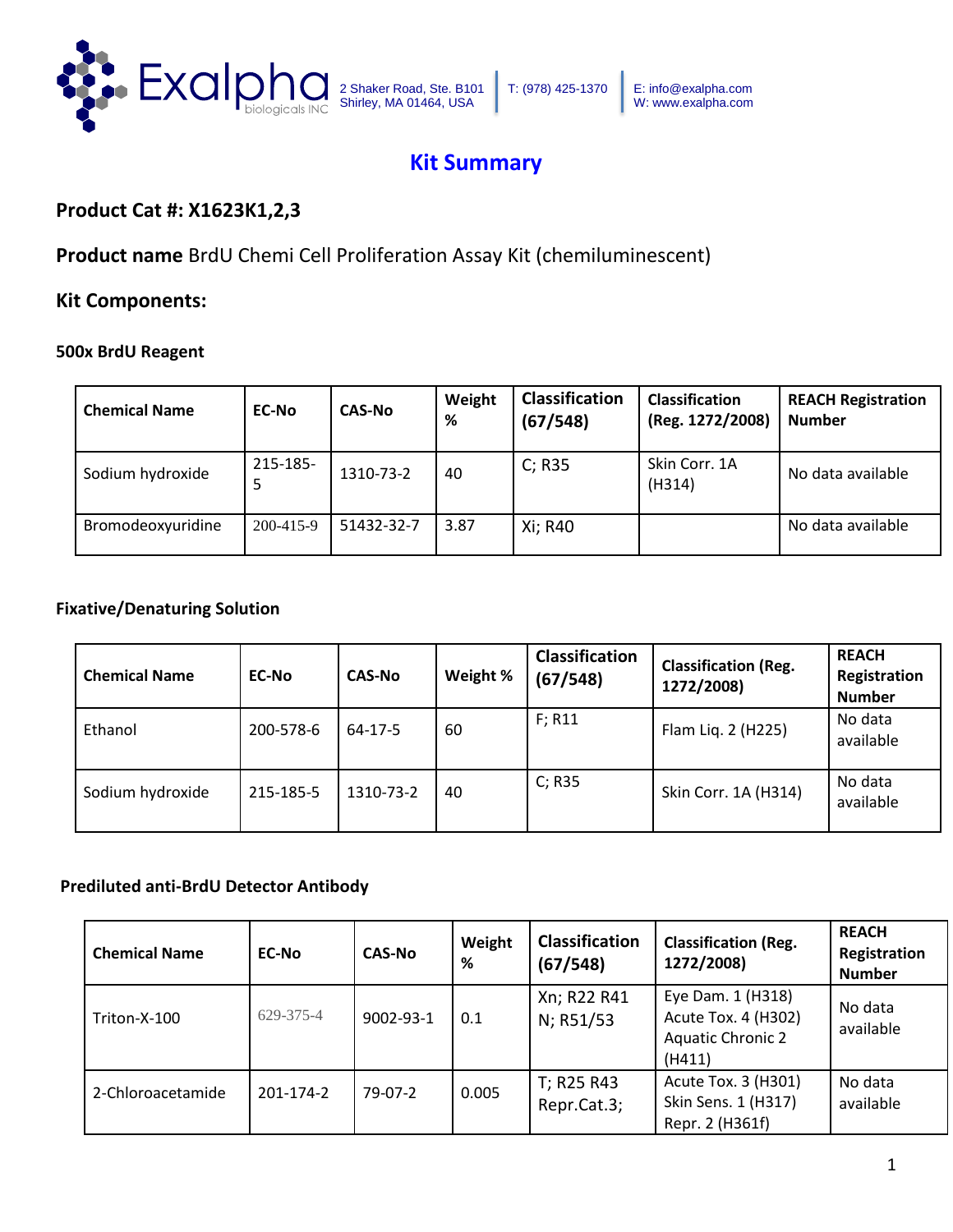

|  |  | R62 |  |
|--|--|-----|--|
|  |  |     |  |

### **ELISA Conjugate Diluent**

| <b>Chemical Name</b> | <b>EC-No</b> | <b>CAS-No</b> | Weight<br>% | <b>Classification</b><br>(67/548) | <b>Classification (Reg.</b><br>1272/2008)                     | <b>REACH</b><br>Registration<br><b>Number</b> |
|----------------------|--------------|---------------|-------------|-----------------------------------|---------------------------------------------------------------|-----------------------------------------------|
| 2-Chloroacetamide    | 201-174-2    | 79-07-2       | 0.005       | T; R25 R43<br>Repr.Cat.3;<br>R62  | Acute Tox. 3 (H301)<br>Skin Sens. 1 (H317)<br>Repr. 2 (H361f) | No data<br>available                          |

### **50X Tris/Tween Plate Wash Concentrate**

| <b>Chemical Name</b> | <b>EC-No</b> | <b>CAS-No</b> | Weight<br>% | <b>Classification</b><br>(67/548) | <b>Classification (Reg.</b><br>1272/2008)                      | <b>REACH</b><br>Registration<br><b>Number</b> |
|----------------------|--------------|---------------|-------------|-----------------------------------|----------------------------------------------------------------|-----------------------------------------------|
| Tris                 | 201-064-4    | 77-86-1       | 0.605       | Xi; R36/37/38                     | STOT SE 3 (H335) Skin<br>Irrit. 2 (H315) Eye Irrit.<br>2(H319) | No data<br>available                          |

**\***A REACH registration number is not available for these substances because the substances or their use is excluded from registration, no registration is required for the annual volume or the registration is provided with a later registration deadline.

### **GHS / CLP - GHS - Classification**



**Signal Word**  Danger **Hazard statements** 

H314 - Causes severe skin burns and eye damage.

H318 - Causes serious eye damage.

H225 - Highly flammable liquid and vapo.r

### **Precautionary Statements - EU (§28, 1272/2008)**

P310 - Immediately call a POISON CENTER or doctor/ physician.

P301 + P330 + P331 - IF SWALLOWED: rinse mouth. Do NOT induce vomiting.

P303 + P361 + P353 - IF ON SKIN (or hair): Remove/ Take off immediately all contaminated clothing. Rinse skin with water/ shower.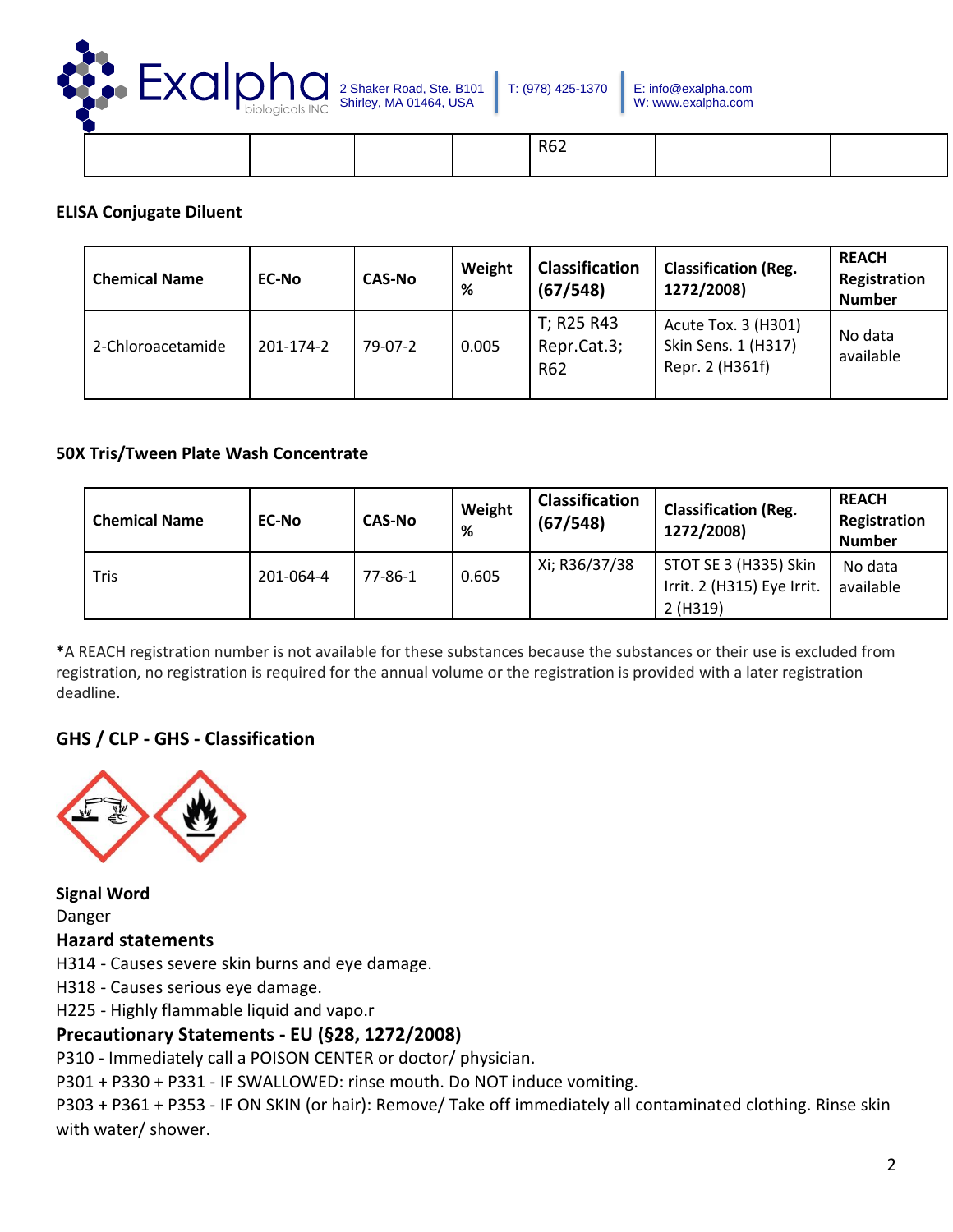

P304 + P340 - IF INHALED: Remove to fresh air and keep at rest in a position comfortable for breathing.

P305 + P351 + P338 - IF IN EYES: Rinse cautiously with water for several minutes. Remove contact lenses, if present and easy to do. Continue rinsing.

- P210 Keep away from heat/sparks/open flames/hot surfaces. No smoking.
- P370 + P378 In case of fire: Use foam for extinction.
- P280 Wear protective gloves/ eye protection/ face protection.
- P260 Do not breathe dust/fume/gas/mist/vapors/spray.
- P264 Wash face, hands and any exposed skin thoroughly after handling.
- P363 Wash contaminated clothing before reuse.
- P405 Store locked up.
- P501 Dispose of contents/ container to an approved waste disposal plant.
- P233 Keep container tightly closed.

### **2.3 Other information**

A safety datasheet follows for all potentially hazardous components – all other components are nonhazardous.

### **TRANSPORT INFORMATION**

**DOT Excepted Quantity Proper shipping name** Chemical Kit **Hazard class** 9 Miscellaneous **UN/ID No** 3316 **Packing group II** 

**IATA Excepted Quantity UN/ID No** 3316 **Proper shipping name** Chemical Kit **Hazard class** 9 Miscellaneous **Packing group II** 

**ADR** Excepted Quantity **Proper shipping name** Chemical Kit **Hazard class** 9 Miscellaneous **UN/ID No** 3316 **Packing group II**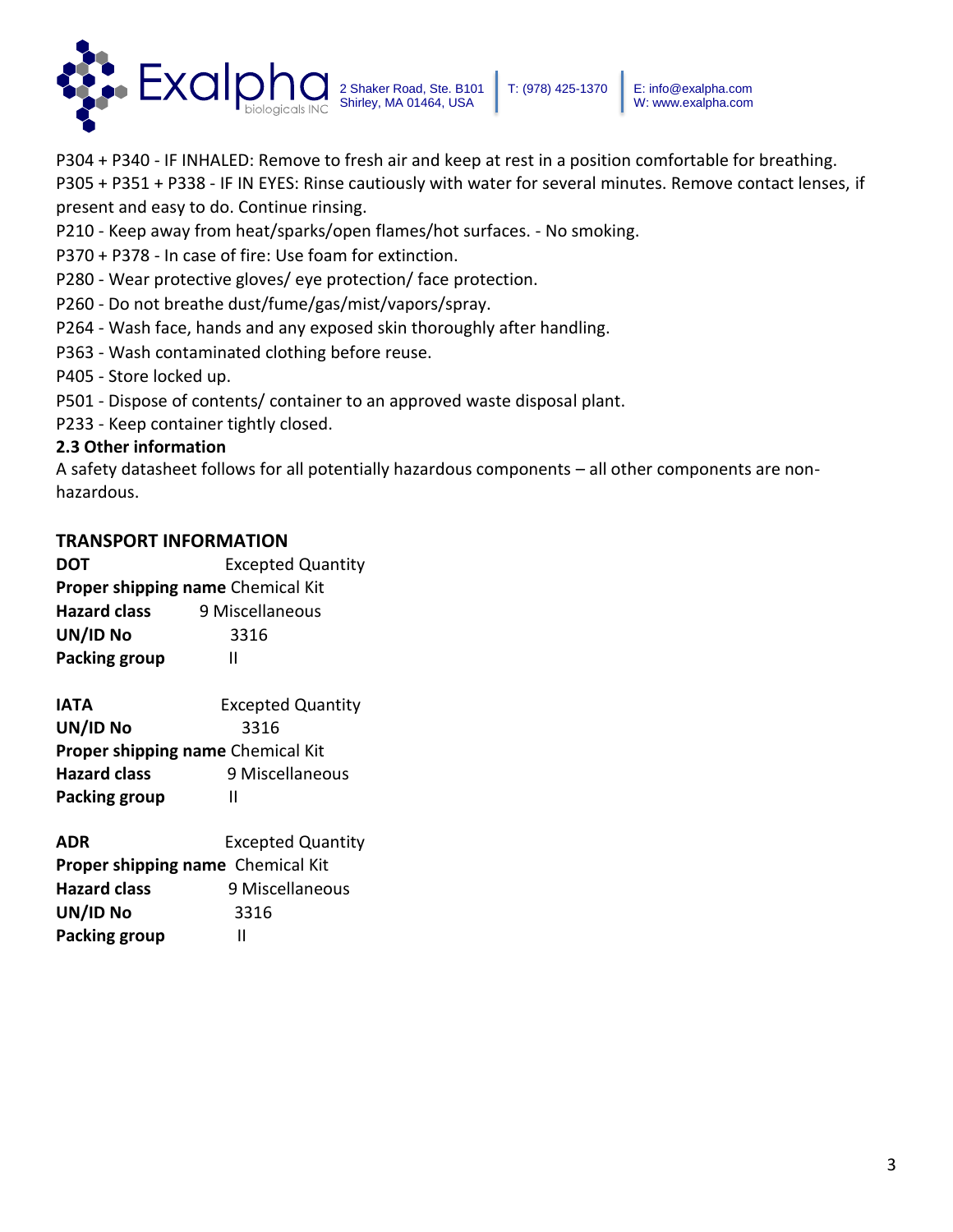

T: (978) 425-1370 E: info@exalpha.com W: www.exalpha.com

# **Safety Data Sheet**

## **Section 1: Product and Company Identification**

### **Product Name: 500x BrdU Reagent**

**Part Number: J0012** Kit Catalog Number: X1623K1, X1623K2, X1623K3 Kit Product Name: BrdU Chemi Cell Proliferation Assay Kit

Recommended use: For research use only

2 Shaker Road, Unit B101 Shirley, MA 01464 (978) 425-1370 (U.S.A.)

Manufacturer: Emergency Telephone Numbers: Exalpha Biologicals, Inc Contact National Poison Information Center

## **Section 2. Hazards Identification**

#### **GHS-Classification**

| Skin corrosion/irritation         | Category 1 |
|-----------------------------------|------------|
| Serious eye damage/eye irritation | Category 1 |
| Ozone                             | Not        |
|                                   | applicable |

### **GHS Label elements, including precautionary statements Signal Word**

Danger

### **Hazard statements**

H314 - Causes severe skin burns and eye damage.

H318 - Causes serious eye damage.



### **Precautionary Statements - EU (§28, 1272/2008)**

P301 + P330 + P331 - IF SWALLOWED: rinse mouth. Do NOT induce vomiting.

P303 + P361 + P353 - IF ON SKIN (or hair): Remove/ Take off immediately all contaminated clothing. Rinse skin with water/ shower.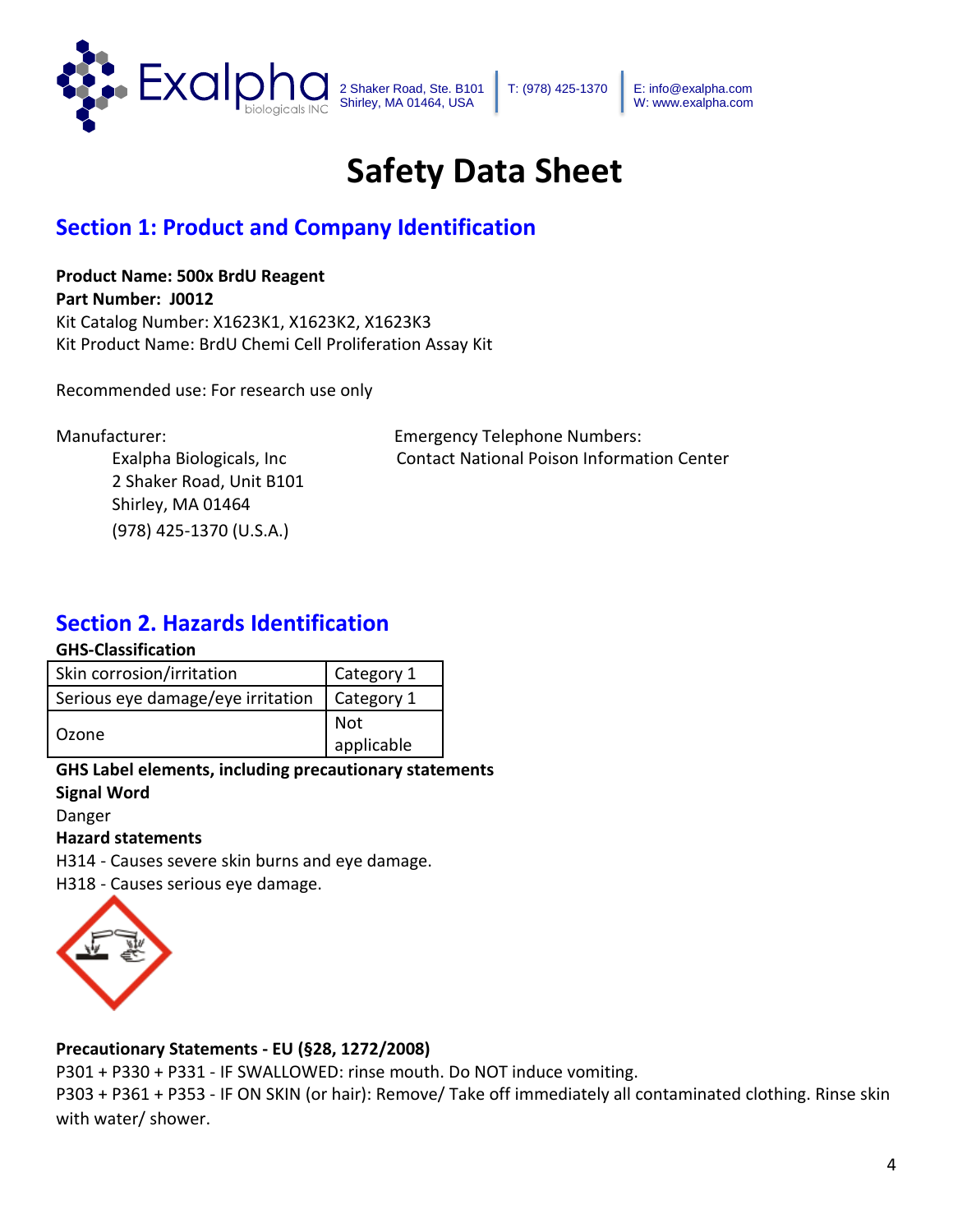

P304 + P340 - IF INHALED: Remove to fresh air and keep at rest in a position comfortable for Breathing. P310 - Immediately call a POISON CENTER or doctor/ physician.

W: www.exalpha.com

P305 + P351 + P338 - IF IN EYES: Rinse cautiously with water for several minutes. Remove contact

lenses, if present and easy to do. Continue rinsing.

P260 - Do not breathe dust/fume/gas/mist/vapors/spray.

P264 - Wash face, hands and any exposed skin thoroughly after handling.

P280 - Wear protective gloves/ eye protection/ face protection.

P363 - Wash contaminated clothing before reuse.

P405 - Store locked up.

P501 - Dispose of contents/ container to an approved waste disposal plant.

#### **Other information**

**3.1 Substances** 

No information available.

## **Section 3. Composition/Information on Ingredients**

| <b>Chemical Name</b> | <b>CAS-No</b> | Weight %  | Classification (Reg. 1272/2008) |
|----------------------|---------------|-----------|---------------------------------|
| Sodium hydroxide     | 1310-73-2     | $30 - 60$ | Skin Corr. 1A (H314)            |
| Bromodeoxyuridine    | 51432-32-7    | $1 - 5$   |                                 |

**For the full text of the H-Statements mentioned in this Section, see Section 16** 

## **Section 4. First Aid Measure**

**General advice:** Immediate medical attention is required.

**Eye contact:** Immediately flush with plenty of water. After initial flushing, remove any contact lenses and continue flushing for at least 15 minutes. Immediate medical attention is required.

**Skin contact:** Wash off immediately with soap and plenty of water while removing all contaminated clothes and shoes. Immediate medical attention is required.

**Inhalation:** Move to fresh air. Avoid direct contact with skin. Use barrier to give mouth-to-mouth resuscitation. Immediate medical attention is required.

**Ingestion:** Rinse mouth. Do NOT induce vomiting. Immediate medical attention is required.

**Notes to physician:** Product is a corrosive material. Use of gastric lavage or emesis is contraindicated. Possible perforation of stomach or esophagus should be investigated. Do not give chemical antidotes. Asphyxia from glottal edema may occur. Marked decrease in blood pressure may occur with moist rales, frothy sputum, and high pulse pressure. Treat symptomatically.

**Protection of first-aiders:** Use personal protective equipment. Ensure that medical personnel are aware of the material(s) involved, and take precautions to protect themselves**.**

## **Section 5. Fire Fighting Measures**

**Flammable properties :** Not flammable.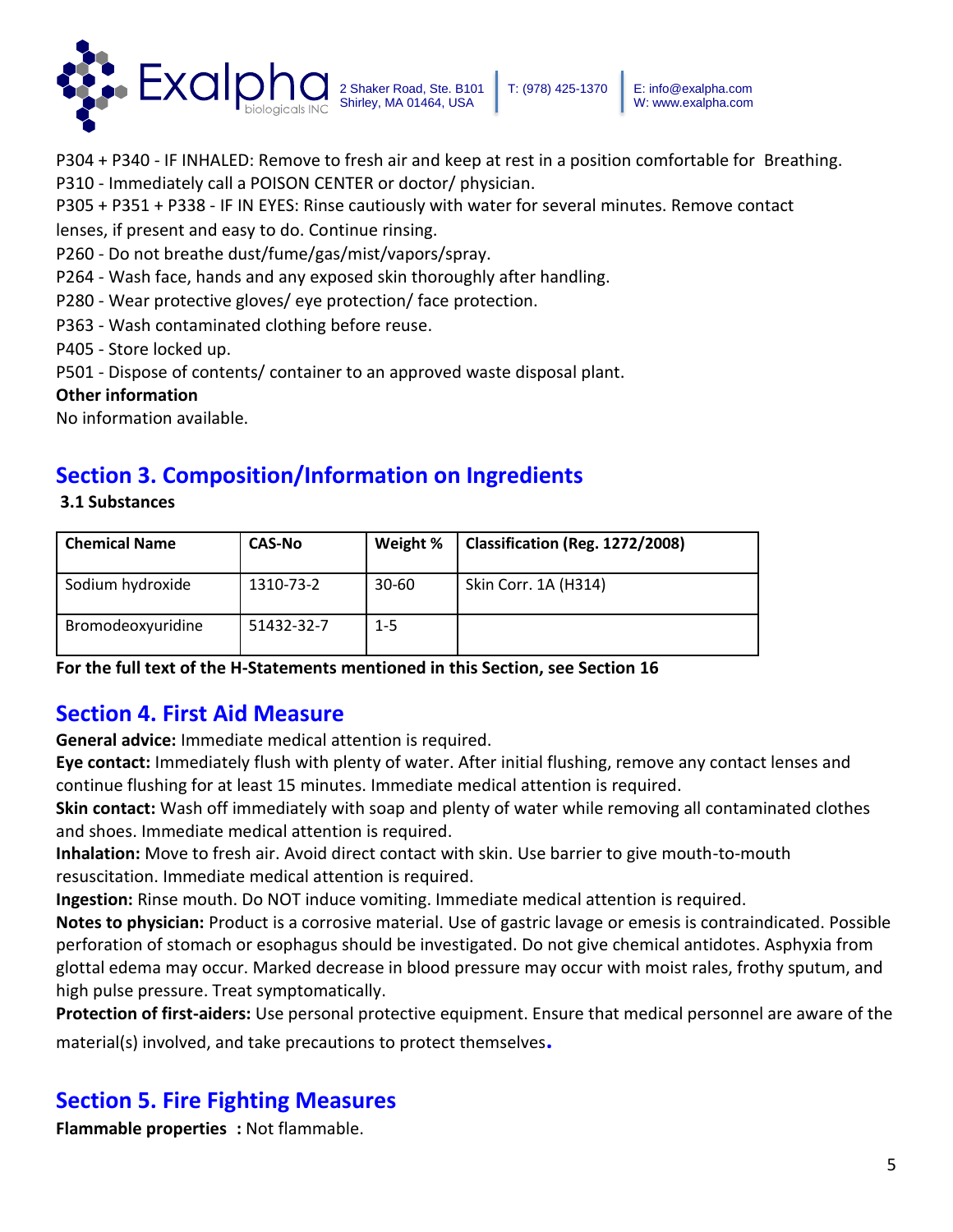

**Flash point :** not determined

**Suitable extinguishing media:** Use extinguishing measures that are appropriate to local circumstances and the surrounding environment.

**Explosion Data** 

**Sensitivity to Mechanical Impact:** None.

**Sensitivity to Static Discharge** None.

**Specific hazards arising from the chemical:** The product causes burns of eyes, skin and mucous membranes Thermal decomposition can lead to release of irritating gases and vapors In the event of fire and/or explosion do not breathe fumes.

**Protective equipment and precautions for firefighters:** As in any fire, wear self-contained breathing apparatus pressure-demand, MSHA/NIOSH (approved or equivalent) and full protective gear to prevent contact with skin and eyes.

## **Section 6. Accidental Release Measures**

**Personal precautions:** Evacuate personnel to safe areas. Use personal protective equipment. Avoid contact with skin, eyes and clothing. Keep people away from and upwind of spill/leak.

**Environmental precautions:** Try to prevent the material from entering drains or water courses.

**Methods for containment:** Prevent further leakage or spillage if safe to do so.

**Methods for cleaning up:** Dike far ahead of liquid spill for later disposal. Soak up with inert absorbent material. Take up mechanically and collect in suitable container for disposal. Clean contaminated surface thoroughly. Prevent product from entering drains. Dam up. After cleaning, flush away traces with water. **Other information:** Refer to protective measures listed in sections 7 and 8.

### **Section 7. Handling & Storage**

**Advice on safe handling:** Wear personal protective equipment. Avoid contact with skin, eyes and clothing. Ensure adequate ventilation. In case of insufficient ventilation, wear suitable respiratory equipment. Handle product only in closed system or provide appropriate exhaust ventilation at machinery.

**Technical measures/Storage conditions:** Keep container tightly closed in a dry and well-ventilated place. Keep out of the reach of children. Keep in properly labeled containers.

### **Section 8. Exposure Controls and Personal Protection**

**Exposure Guidelines** This product does not contain any hazardous materials with occupational exposure limits established by the region specific regulatory bodies.

| l Chemical Name            | <b>ACGIH TLV</b>            | <b>OSHA PEL</b>                             | <b>NIOSH IDLH</b>                     |
|----------------------------|-----------------------------|---------------------------------------------|---------------------------------------|
| Sodium hydroxide 1310-73-2 | Ceiling: $2 \text{ mg/m}^3$ | TWA: 2 mg/m <sup>3</sup> (vacated) Ceiling: | IDLH: 10 mg/m <sup>3</sup> Ceiling: 2 |
|                            |                             | 2 mg/m <sup>3</sup>                         | mg/m <sup>3</sup>                     |

*NIOSH IDLH: Immediately Dangerous to Life or Health* 

**Other Exposure Guidelines:** Vacated limits revoked by the Court of Appeals decision in AFL-CIO v. OSHA, 965 F.2d 962 (11th Cir., 1992).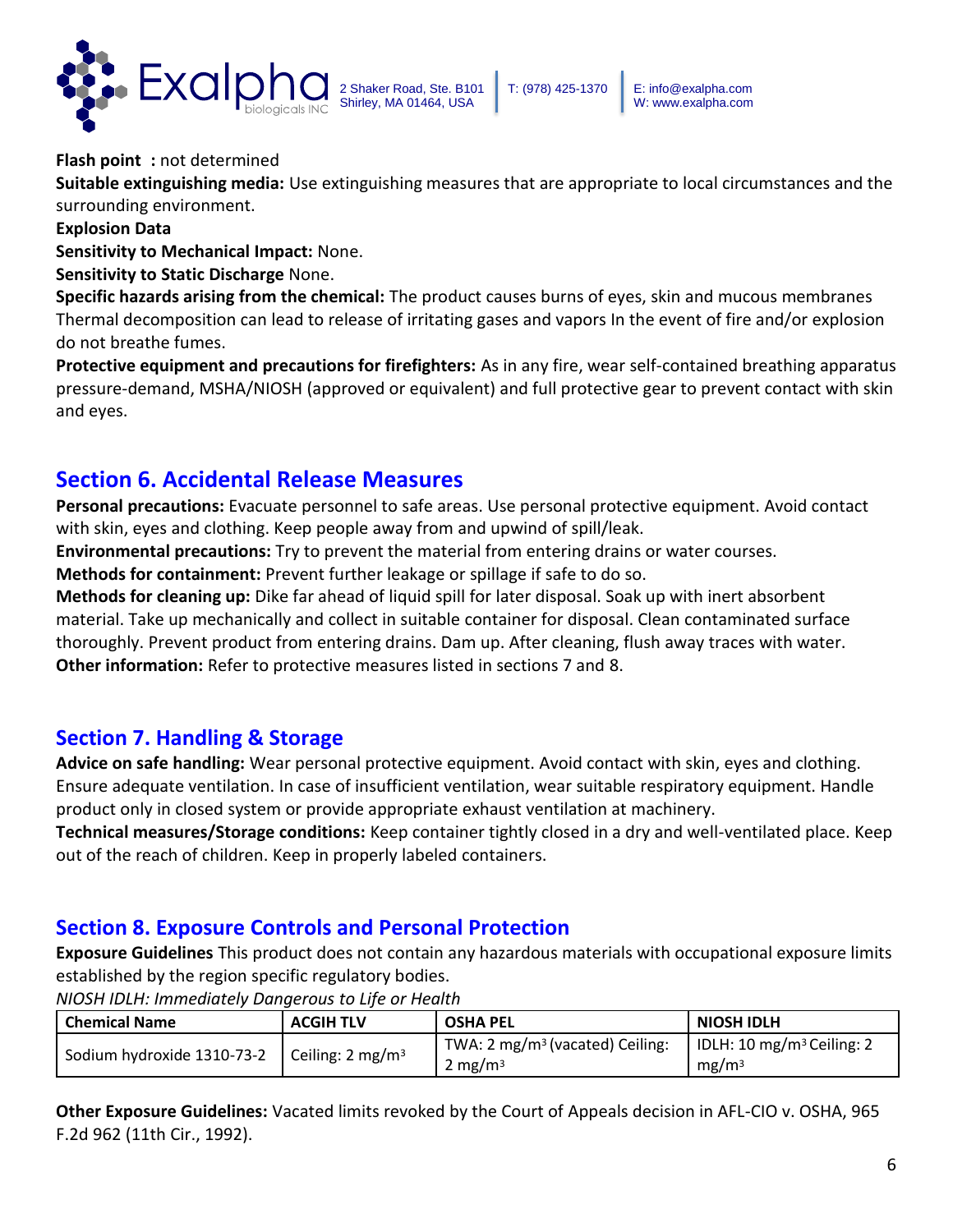

**Engineering measures:** Showers, Eyewash stations, Ventilation systems.

**Personal protective equipment** 

**Eye/face protection:** Tightly fitting safety goggles. Face-shield.

**Skin and body protection:** No special protective equipment required.

**Respiratory protection:** If exposure limits are exceeded or irritation is experienced, NIOSH/MSHA approved respiratory protection should be worn. Positive-pressure supplied air respirators may be required for high airborne contaminant concentrations. Respiratory protection must be provided in accordance with current local regulations.

**Hygiene measures:** When using, do not eat, drink or smoke. Remove and wash contaminated clothing before re-use. Keep away from food, drink and animal feeding stuffs. Contaminated work clothing should not be allowed out of the workplace. Provide regular cleaning of equipment, work area and clothing. Avoid contact with skin, eyes and clothing. For environmental protection, remove and wash all contaminated protective equipment before re-use. Wear suitable gloves and eye/face protection.

## **Section 9. Physical and Chemical Properties**

**Appearance :** No information available. **Odor Threshold** : No information available. **pH** : No information available. **Flash point** : No information available. **Decomposition temperature :** No information available. **Melting point/range :** No information available. **Explosion limits : No information available. Specific Gravity:** No data available. **Evaporation rate :** No information available. **Vapor density:** No data available. **Odor** : No information available. **Physical State at 20°C :** No information available. **Autoignition temperature :** No information available. **Boiling point/boiling range :** No information available. **Flammability Limits in Air :** No information available. **solubility :** No information available. **Vapor Pressure at 20°C (kPa) :** No information available. **VOC Content (%):** Not applicable

## **Section 10. Stability and reactivity**

**Stability:** Stable under recommended storage conditions.

**Incompatible products:** Incompatible with strong acids and bases. Incompatible with oxidizing agents. **Conditions to avoid:** Exposure to air or moisture over prolonged periods.

**Hazardous decomposition products:** Thermal decomposition can lead to release of irritating gases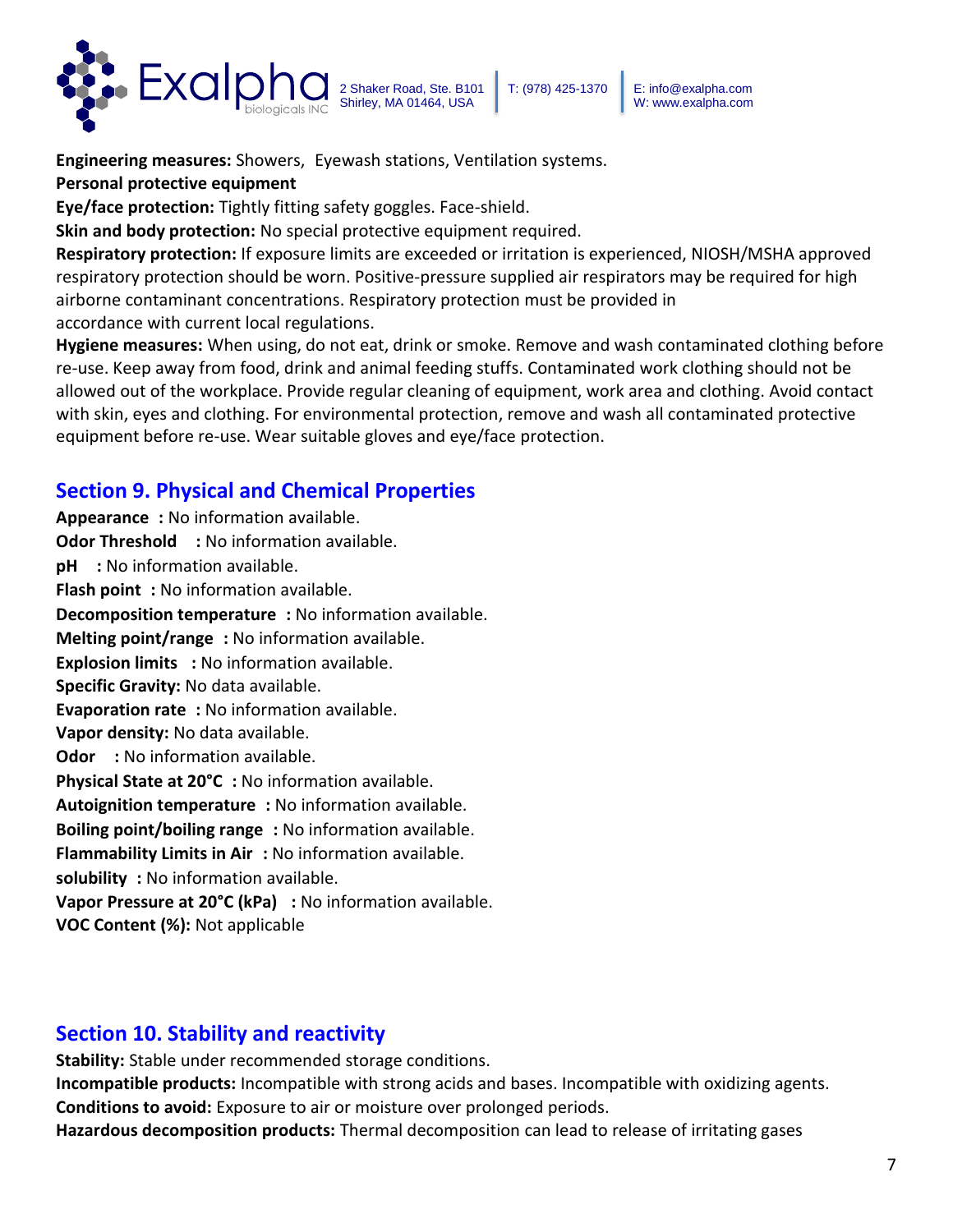

and vapors.

**Hazardous polymerization:** Hazardous polymerization does not occur.

## **Section 11. Toxicological Information**

#### **Acute toxicity**

**Product Information:** Corrosive to skin, eyes and/or respiratory tract.

**Inhalation:** Corrosive by inhalation. Causes burns.

**Eye contact:** Causes burns. Corrosive to eyes.

**Skin contact:** Corrosive. Causes burns.

**Ingestion:** Causes burns.

| <b>Chemical Name</b> | LD50 Oral | <b>LD50 Dermal</b>     | <b>LC50 Inhalation</b> |
|----------------------|-----------|------------------------|------------------------|
| Sodium hydroxide     |           | 1350 mg/kg<br>(Rabbit) |                        |

**Chronic toxicity:** Chronic exposure to corrosive fumes/gases may cause erosion of the teeth followed by jaw necrosis. Bronchial irritation with chronic cough and frequent attacks of pneumonia are common. Gastrointestinal disturbances may also be seen. Avoid repeated exposure. Possible risks of irreversible effects.

**Target Organ Effects:** Eyes. Respiratory system. Skin.

### **Section 12. Ecological Information**

**Ecotoxicity:** The environmental impact of this product has not been fully investigated.

| <b>Chemical Name</b> | <b>Toxicity to</b><br>algae | <b>Toxicity to fish</b>                                  | <b>Toxicity to</b><br>microorganisms | <b>Toxicity to daphnia and other</b><br>aquatic invertebrates |
|----------------------|-----------------------------|----------------------------------------------------------|--------------------------------------|---------------------------------------------------------------|
| Sodium hydroxide     |                             | 45.4: 96 h<br>Oncorhynchus<br>mykiss mg/L LC50<br>static |                                      |                                                               |

### **Section 13. Disposal Considerations**

**Waste disposal methods:** This material, as supplied, is not a hazardous waste according to Federal regulations (40 CFR 261). This material could become a hazardous waste if it is mixed with or otherwise comes in contact with a hazardous waste, if chemical additions are made to this material, or if the material is processed or otherwise altered. Consult 40 CFR 261 to determine whether the altered material is a hazardous waste. Consult the appropriate state, regional, or local regulations for additional requirements.

**Contaminated packaging:** Do not re-use empty containers.

This product contains one or more substances that are listed with the State of California as a hazardous waste.

| <b>Chemical Name</b> | California Hazardous Waste Status |
|----------------------|-----------------------------------|
| Sodium hydroxide     | <b>Toxic Corrosive</b>            |

## **Section 14. Transport Information**

**DOT** Not dangerous goods. **IATA** Not dangerous goods. **ADR** Not dangerous goods.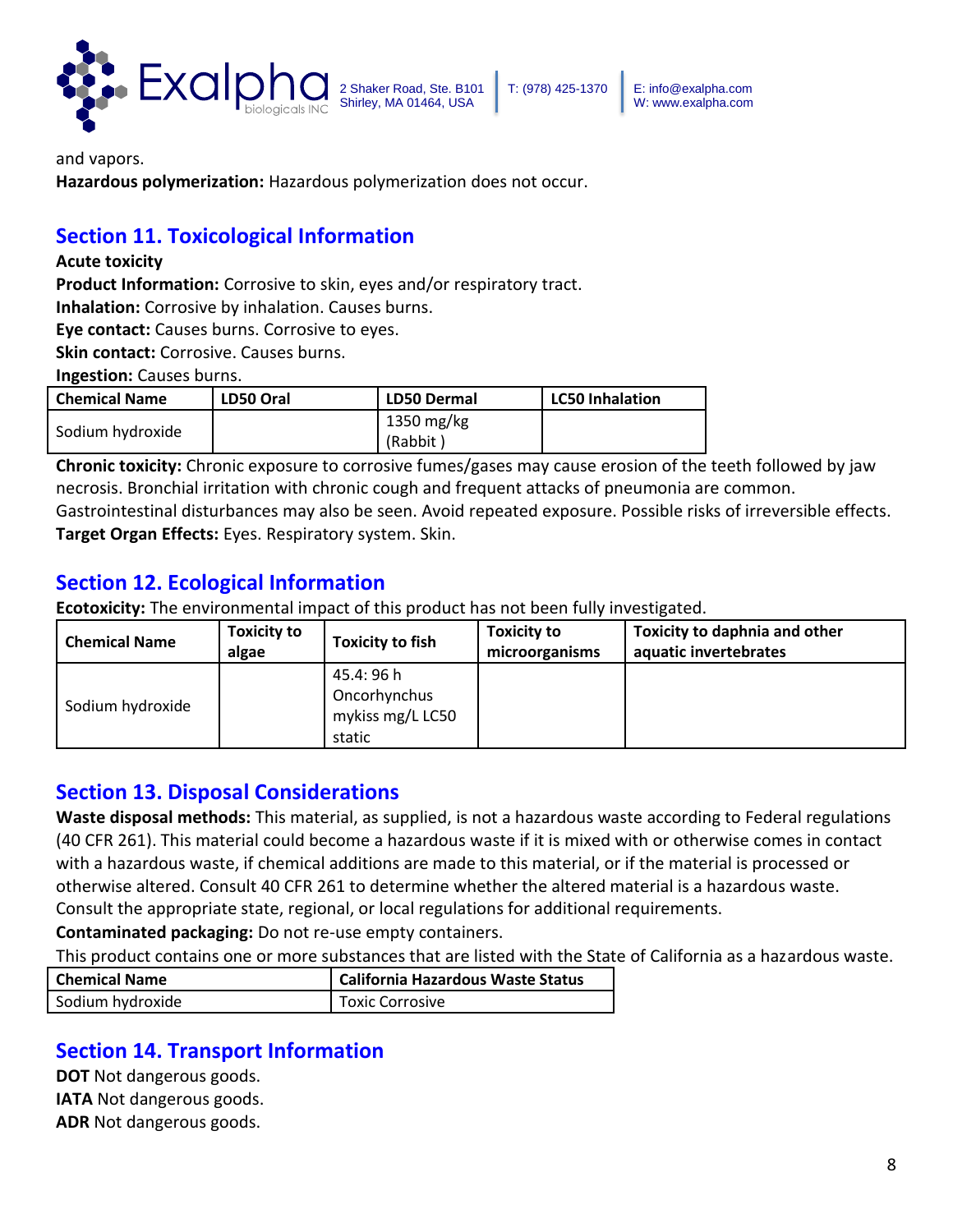

## **Section 15. Regulatory Information**

### **U.S. Federal Regulations**

**SARA 313:** Section 313 of Title III of the Superfund Amendments and Reauthorization Act of 1986 (SARA). This product does not contain any chemicals which are subject to the reporting requirements of the Act and Title 40 of the Code of Federal Regulations, Part 372.

### **SARA 311/312 Hazard Categories**

**Acute Health Hazard** yes

**Chronic Health Hazard** yes

**Fire Hazard** no

#### **Sudden Release of Pressure Hazard** no

**Reactive Hazard** no

**Clean Water Act:** This product does not contain any substances regulated as pollutants pursuant to the Clean Water Act (40 CFR 122.21 and 40 CFR 122.42).

| <b>Chemical Name</b> | <b>CWA - Reportable</b> | <b>CWA - Toxic</b> | <b>CWA - Priority</b> | <b>CWA - Hazardous</b> |
|----------------------|-------------------------|--------------------|-----------------------|------------------------|
|                      | <b>Quantities</b>       | <b>Pollutants</b>  | <b>Pollutants</b>     | <b>Substances</b>      |
| Sodium hydroxide     | 1000 lb                 |                    |                       |                        |

**CERCLA:** This material, as supplied, does not contain any substances regulated as hazardous substances under the Comprehensive Environmental Response Compensation and Liability Act (CERCLA) (40 CFR 302) or the Superfund Amendments and Reauthorization Act (SARA) (40 CFR 355). There may be specific reporting requirements at the local, regional, or state level pertaining to releases of this material.

| <b>Chemical Name</b> | <b>Hazardous</b><br><b>Substances RQs</b> | <b>Extremely Hazardous</b><br><b>Substances RQs</b> | <b>RQ</b>                              |
|----------------------|-------------------------------------------|-----------------------------------------------------|----------------------------------------|
| Sodium<br>hvdroxide  | 1000 lb                                   |                                                     | RQ 1000 lb final RQ RQ 454 kg final RQ |

### **U.S. State Regulations**

#### **California Proposition 65**

This product does not contain any Proposition 65 chemicals.

#### **U.S. State Right-to-Know Regulations**

| l Chemical Name  | <b>Massachusetts</b> | <b>New Jersey</b> | I Pennsylvania | <b>Illinois</b> | <b>Rhode Island</b> |
|------------------|----------------------|-------------------|----------------|-----------------|---------------------|
| Sodium hydroxide |                      |                   |                |                 |                     |

#### **International Regulations**

| <b>Chemical Name</b> | <b>Carcinogen Status</b> | <b>Exposure limits</b>                 |
|----------------------|--------------------------|----------------------------------------|
| Sodium hydroxide     |                          | Mexico: Ceiling 2<br>mg/m <sup>3</sup> |

**WHMIS Note:** This product has been classified in accordance with the hazard criteria of the Controlled Products Regulations (CPR) and the MSDS contains all the information required by the CPR.

### **Section 16. Other information**

#### **Full text of H-Statements referred to under sections 2 and 3**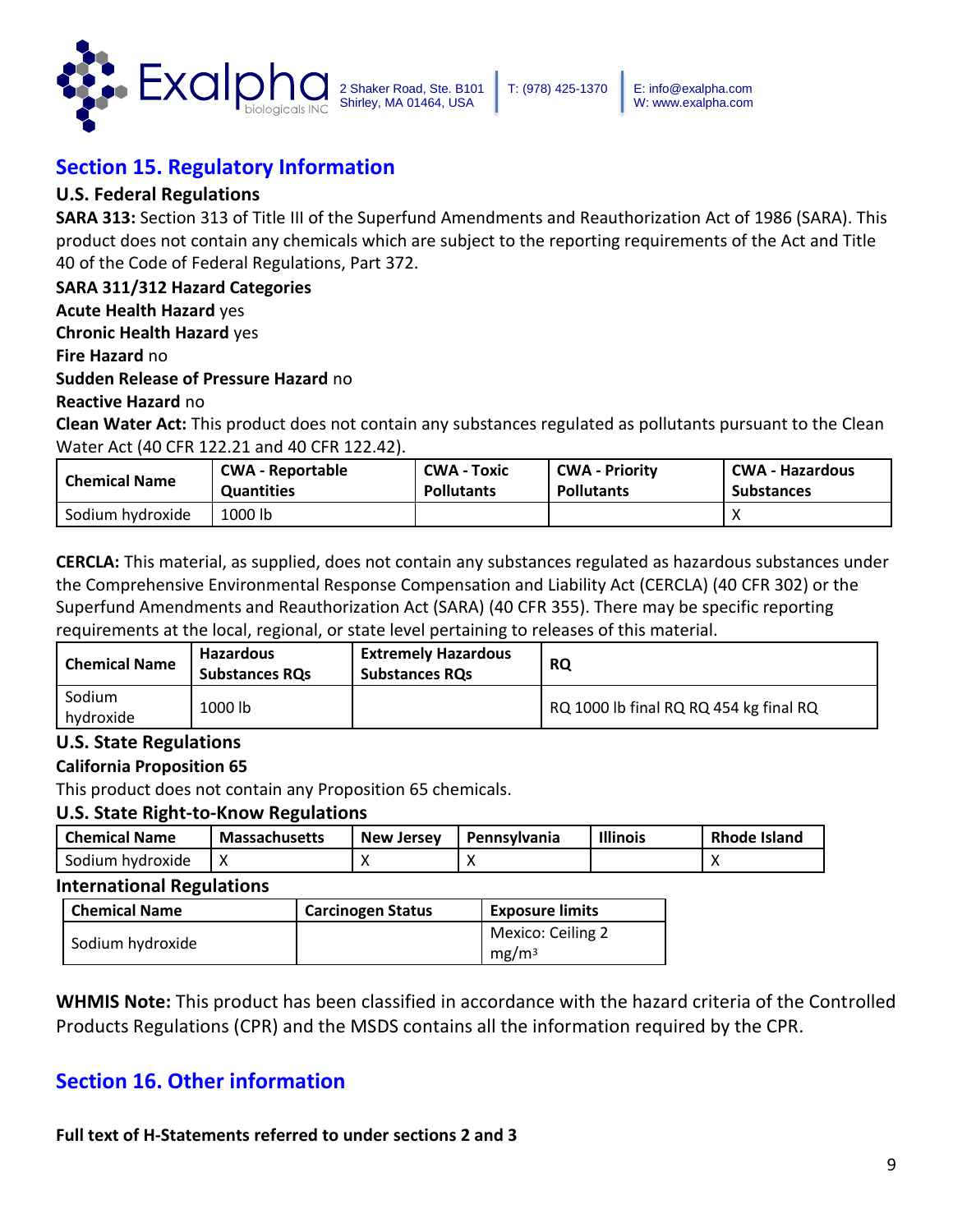

T: (978) 425-1370 E: info@exalpha.com W: www.exalpha.com

H314 - Causes severe skin burns and eye damage **Hazard statements**  H314 - Causes severe skin burns and eye damage H318 - Causes serious eye damage

**Version** 1

**Revision Date** 03 Oct 2019

**Revision Note** No information available.

#### **Disclaimer:**

\*\*\*\*\*\*\*\*\*\*\*\*\*\*\*\*\*\*\*\*\*\*\*\*\*\*\*\*\*\*\*\*\*\*\*\*\*\*\*\*\*\*\*\*\*\*\*\*\*\*\*\*\*\*\*\*\*\*\*\*\*\*\*\*\*\*\*\*\*\*\*\*

Exalpha Biologicals, Inc provides the information contained herein in good faith but makes no representation as to its comprehensiveness or accuracy. This document is intended only as a guide to the appropriate precautionary handling of the material by a properly trained person using this product. Individuals receiving the information must exercise their independent judgment in determining its appropriateness for a particular purpose. Exalpha Biologicals, Inc. MAKES NO REPRESENTATIONS OR WARRANTIES, EITHER EXPRESS OR IMPLIED, INCLUDING WITHOUT LIMITATION ANY WARRANTIES OF MERCHANTABILITY, FITNESS FOR A PARTICULAR PURPOSE WITH RESPECT TO THE INFORMATION SET FORTH HEREIN OR THE PRODUCT TO WHICH THE INFORMATION REFERS. ACCORDINGLY, Exalpha Biologicals, Inc. WILL NOT BE RESPONSIBLE FOR DAMAGES RESULTING FROM USE OF OR RELIANCE UPON THIS INFORMATION.

\*\*\*\*\*\*\*\*\*\*\*\*\*\*\*\*\*\*\*\*\*\*\*\*\*\*\*\*\*\*\*\*\*\*\*\*\*\*\*\*\*\*\*\*\*\*\*\*\*\*\*\*\*\*\*\*\*\*\*\*\*\*\*\*\*\*\*\*\*\*\*\*

Prepared by: Exalpha Biologicals, Inc Phone Number: 978-425-1370 (U.S.A.)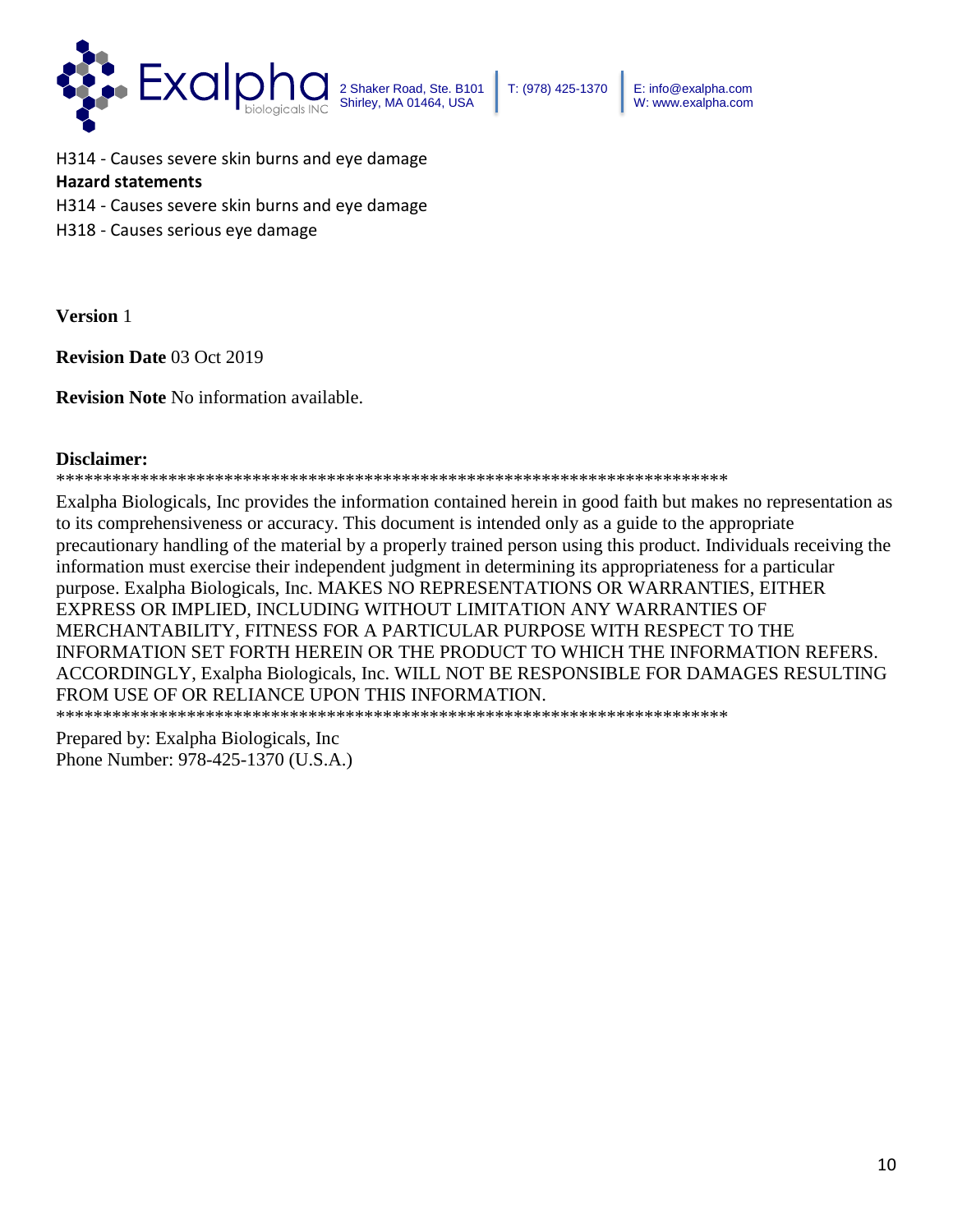

T: (978) 425-1370 E: info@exalpha.com W: www.exalpha.com

# **Safety Data Sheet**

## **Section 1: Product and Company Identification**

**Product Name: Fixative/Denaturing Solution Part Number: J0013** Kit Catalog Number: X1623K1, X1623K2, X1623K3

Kit Product Name: BrdU Chemi Cell Proliferation Assay Kit

Recommended use: For research use only

2 Shaker Road, Unit B101 Shirley, MA 01464 (978) 425-1370 (U.S.A.)

Manufacturer: Emergency Telephone Numbers: Exalpha Biologicals, Inc Contact National Poison Information Center

## **Section 2. Hazards Identification**

#### **GHS-Classification**

| Acute dermal toxicity             | Category 4 |
|-----------------------------------|------------|
| Skin corrosion/irritation         | Category 1 |
| Serious eye damage/eye irritation | Category 1 |
| Ozone                             | Not        |
|                                   | applicable |
| Flammable liquids                 | Category 2 |

### **GHS Label elements, including precautionary statements**

### **Signal Word:** Danger



### **Hazard statements**

H312 - Harmful in contact with skin.

H314 - Causes severe skin burns and eye damage.

H318 - Causes serious eye damage.

H225 - Highly flammable liquid and vapor.

**Precautionary Statements - EU (§28, 1272/2008)**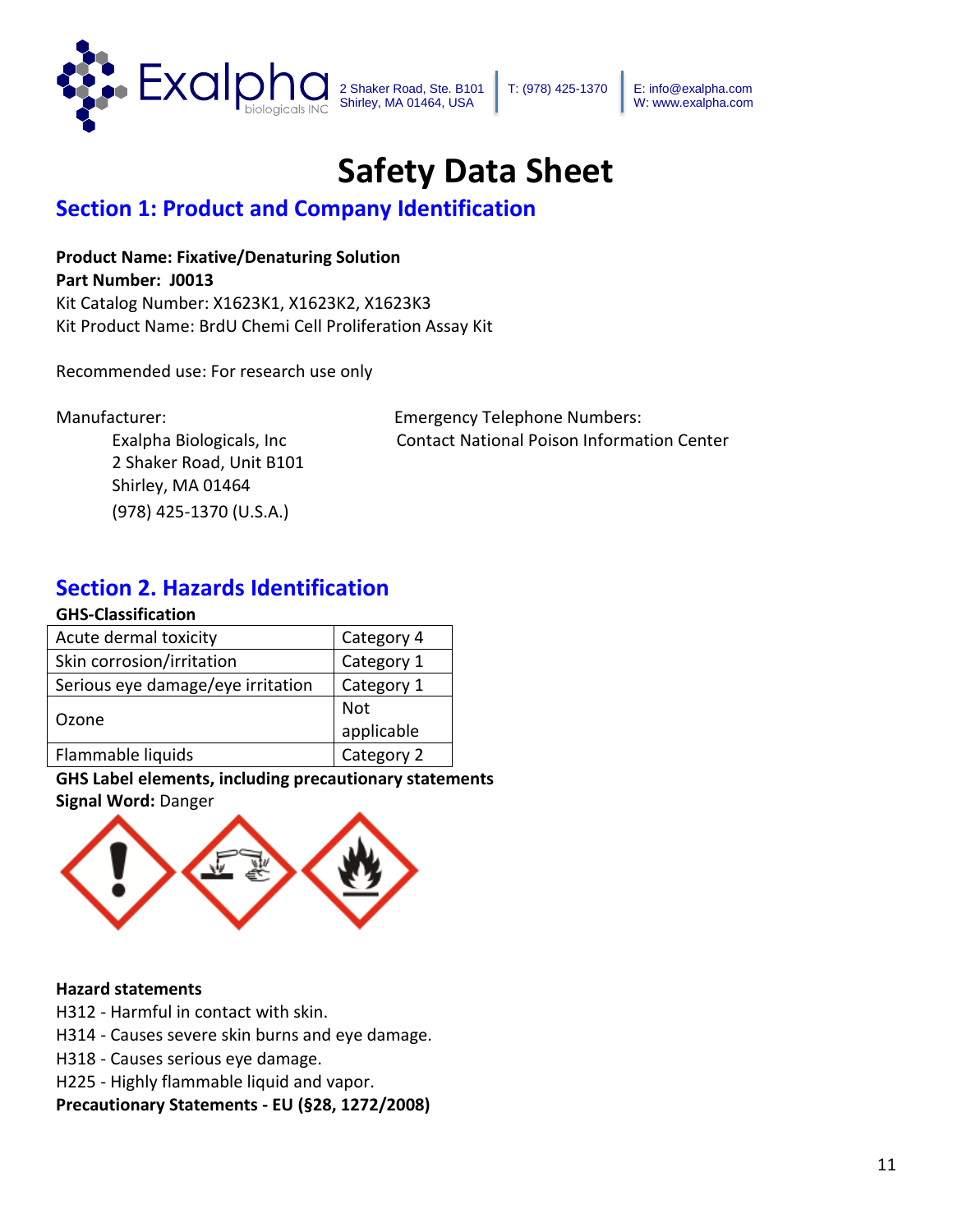

P301 + P330 + P331 - IF SWALLOWED: rinse mouth. Do NOT induce vomiting.

P303 + P361 + P353 - IF ON SKIN (or hair): Remove/ Take off immediately all contaminated clothing. Rinse skin with water/ shower.

P304 + P340 - IF INHALED: Remove to fresh air and keep at rest in a position comfortable for breathing.

P305 + P351 + P338 - IF IN EYES: Rinse cautiously with water for several minutes. Remove contact lenses, if present and easy to do. Continue rinsing.

P370 + P378 - In case of fire: Use foam for extinction.

P280 - Wear protective gloves/ eye protection/ face protection.

P363 - Wash contaminated clothing before reuse.

P501 - Dispose of contents/ container to an approved waste disposal plant.

P260 - Do not breathe dust/fume/gas/mist/vapors/spray.

P264 - Wash face, hands and any exposed skin thoroughly after handling.

P405 - Store locked up.

P210 - Keep away from heat/sparks/open flames/hot surfaces. - No smoking.

P233 - Keep container tightly closed.

P403 + P235 - Store in a well-ventilated place. Keep cool.

P280 - Wear protective gloves/ protective clothing/ eye protection/ face protection.

### **Other information**

No information available

## **Section 3. Composition/Information on Ingredients**

| Chemical Name    | <b>CAS-No</b> | Weight %  | Classification (Reg. 1272/2008) |
|------------------|---------------|-----------|---------------------------------|
| Ethanol          | 64-17-5       | 40-70     | Flam Lig. 2 (H225)              |
| Sodium hydroxide | 1310-73-2     | $30 - 60$ | Skin Corr. 1A (H314)            |

**For the full text of the H-Statements mentioned in this Section, see Section 16.** 

## **Section 4. First Aid Measure**

**General advice:** If symptoms persist, call a physician. Immediate medical attention is required.

**Eye contact:** Immediately flush with plenty of water. After initial flushing, remove any contact lenses and continue flushing for at least 15 minutes. Immediate medical attention is required.

**Skin contact:** Wash off immediately with soap and plenty of water while removing all contaminated clothes and shoes. If symptoms persist, call a physician. Immediate medical attention is required.

**Inhalation:** Move to fresh air. Avoid direct contact with skin. Use barrier to give mouth-to-mouth resuscitation. Immediate medical attention is required.

**Ingestion :** Rinse mouth. Do NOT induce vomiting. Immediate medical attention is required.

**Notes to physician:** Product is a corrosive material. Use of gastric lavage or emesis is contraindicated. Possible perforation of stomach or esophagus should be investigated. Do not give chemical antidotes. Asphyxia from glottal edema may occur. Marked decrease in blood pressure may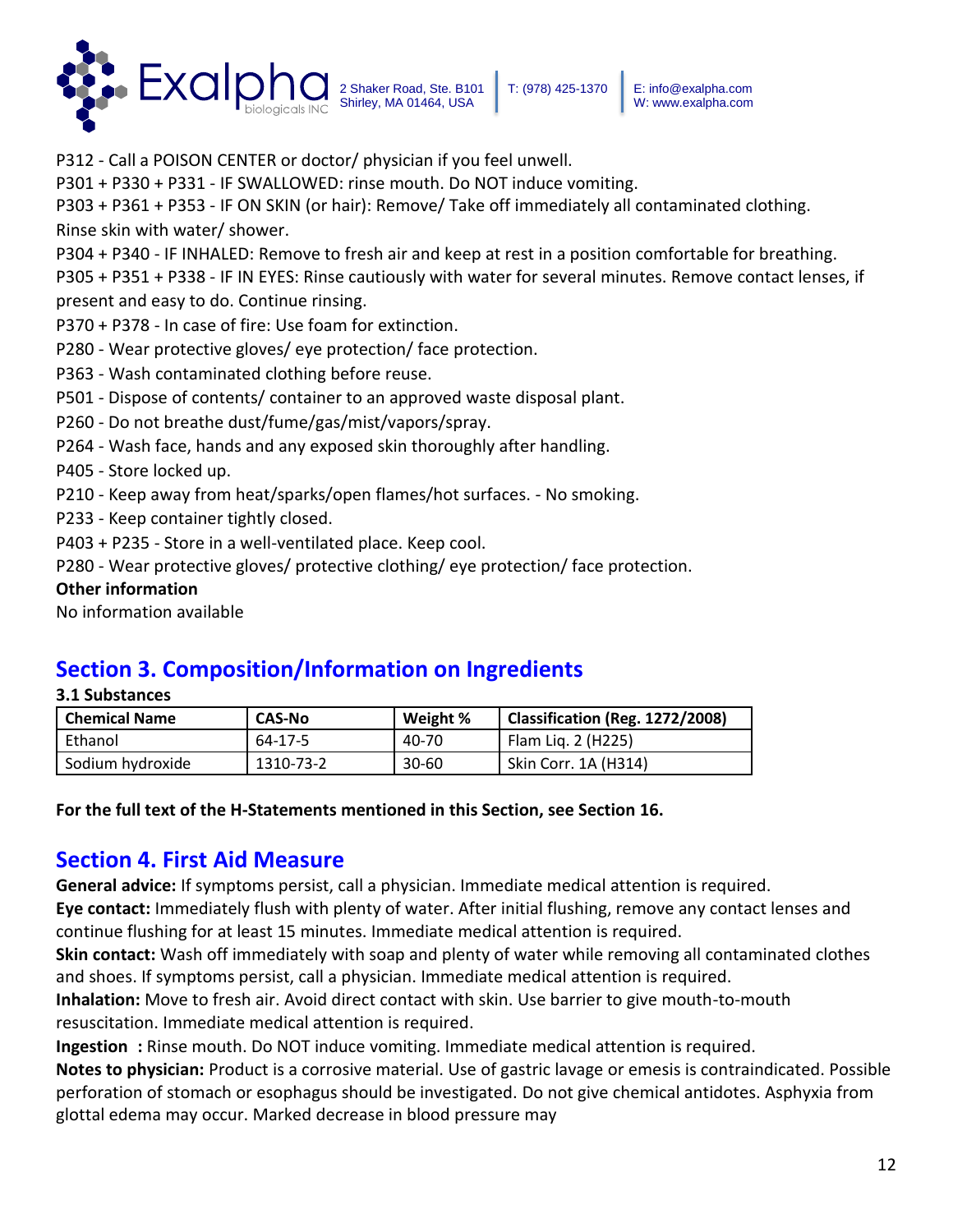

occur with moist rales, frothy sputum, and high pulse pressure. Treat symptomatically. **Protection of first-aiders:** Use personal protective equipment. Ensure that medical personnel are aware of the material(s) involved, and take precautions to protect themselves.

## **Section 5. Fire Fighting Measures**

**Flammable properties :** HIGHLY FLAMMABLE: Will be easily ignited by heat, sparks or flames.

**Flash point :** not determined.

**Suitable extinguishing media:** Use extinguishing measures that are appropriate to local circumstances and the surrounding environment.

### **Explosion Data**

**Sensitivity to Mechanical Impact:** None.

**Sensitivity to Static Discharge:** None.

**Specific hazards arising from the chemical:** The product causes burns of eyes, skin and mucous membranes. Thermal decomposition can lead to release of irritating gases and vapors. In the event of fire and/or explosion do not breathe fumes.

**Protective equipment and precautions for firefighters:** As in any fire, wear self-contained breathing apparatus pressure-demand, MSHA/NIOSH (approved or equivalent) and full protective gear to prevent contact with skin and eyes.

## **Section 6. Accidental Release Measures**

**Personal precautions:** Evacuate personnel to safe areas. Use personal protective equipment. Avoid contact with skin, eyes and clothing. Keep people away from and upwind of spill/leak.

**Environmental precautions:** Try to prevent the material from entering drains or water courses.

**Methods for containment:** Prevent further leakage or spillage if safe to do so.

**Methods for cleaning up:** Take up mechanically and collect in suitable container for disposal. Dike far ahead of liquid spill for later disposal. Soak up with inert absorbent material. Clean contaminated surface thoroughly. Prevent product from entering drains. Dam up. After cleaning, flush away traces with water.

**Other information:** Refer to protective measures listed in sections 7 and 8.

## **Section 7. Handling & Storage**

**Advice on safe handling:** Ensure adequate ventilation. Wear personal protective equipment. Avoid contact with skin, eyes and clothing. In case of insufficient ventilation, wear suitable respiratory equipment. Handle product only in closed system or provide appropriate exhaust ventilation at machinery.

**Technical measures/Storage conditions:** Keep container tightly closed in a dry and well-ventilated place. Keep out of the reach of children. Keep containers tightly closed in a dry, cool and well-ventilated place. Keep in properly labeled containers.

## **Section 8. Exposure Controls and Personal Protection**

**Exposure Guidelines** This product does not contain any hazardous materials with occupational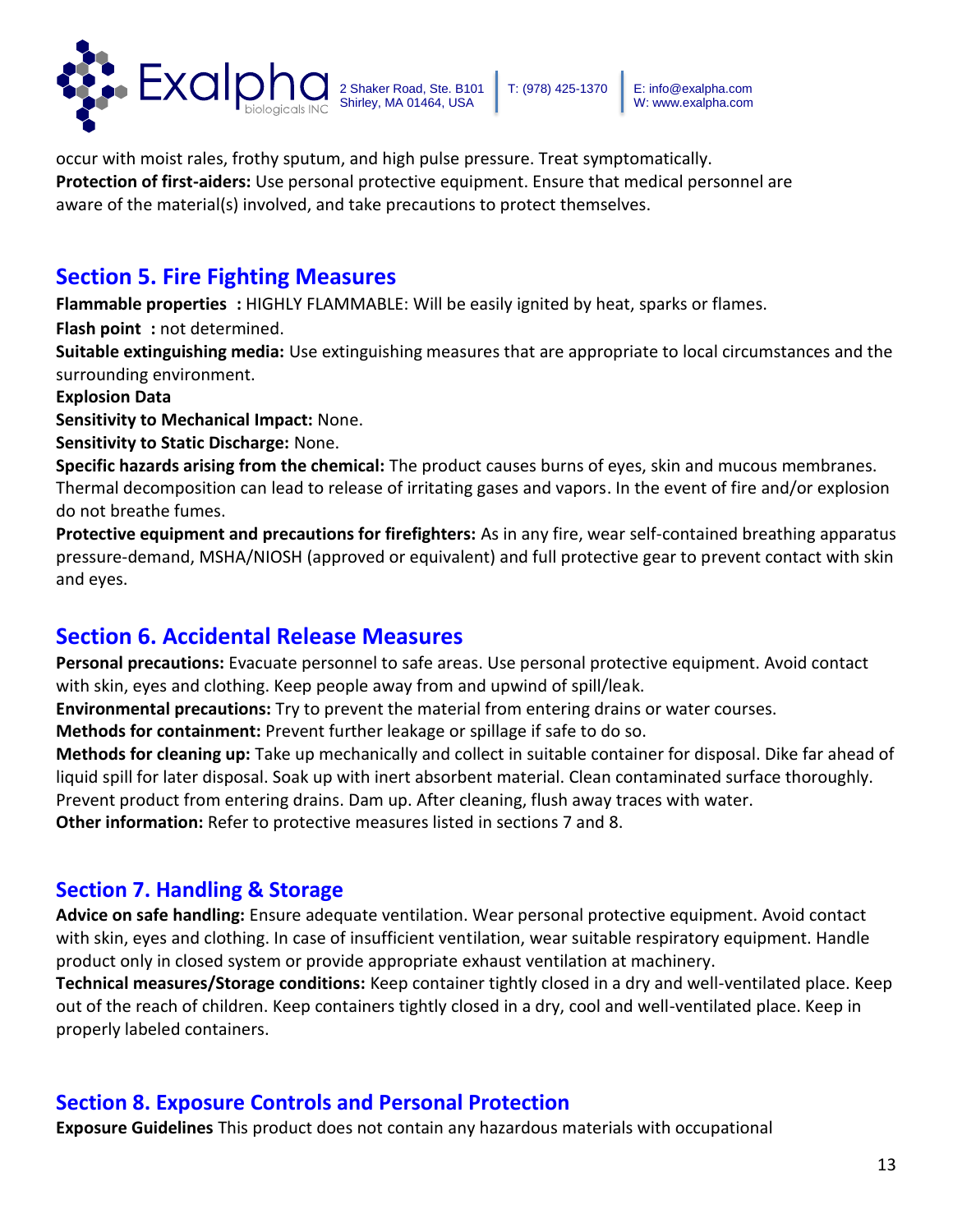

exposure limits established by the region specific regulatory bodies.

*NIOSH IDLH: Immediately Dangerous to Life or Health* 

| <b>Chemical Name</b>      | <b>ACGIH TLV</b>            | <b>OSHA PEL</b>                               | <b>NIOSH IDLH</b>                     |
|---------------------------|-----------------------------|-----------------------------------------------|---------------------------------------|
|                           |                             | TWA: 1000 ppm TWA: 1900 mg/m <sup>3</sup>     | IDLH: 3300 ppm TWA:                   |
| Ethanol 64-17-5           | STEL: 1000 ppm              | (vacated) TWA: 1000 ppm (vacated)             | 1000 ppm TWA: 1900                    |
|                           |                             | TWA: $1900 \text{ mg/m}^3$                    | mg/m <sup>3</sup>                     |
| Sodium hydroxide 1310-73- | Ceiling: $2 \text{ mg/m}^3$ | TWA: 2 mg/m <sup>3</sup> (vacated) Ceiling: 2 | IDLH: 10 mg/m <sup>3</sup> Ceiling: 2 |
|                           |                             | mg/m <sup>3</sup>                             | mg/m <sup>3</sup>                     |

**Other Exposure Guidelines:** Vacated limits revoked by the Court of Appeals decision in AFL-CIO v. OSHA, 965 F.2d 962 (11th Cir., 1992).

**Engineering measures:** Showers, Eyewash stations, Ventilation systems.

**Personal protective equipment** 

**Eye/face protection :** Tightly fitting safety goggles. Face-shield.

**Skin and body protection:** No special protective equipment required.

**Respiratory protection:** If exposure limits are exceeded or irritation is experienced, NIOSH/MSHA approved respiratory protection should be worn. Positive-pressure supplied air respirators may be required for high airborne contaminant concentrations. Respiratory protection must be provided in accordance with current local regulations.

**Hygiene measures:** When using, do not eat, drink or smoke. Remove and wash contaminated clothing before re-use. Keep away from food, drink and animal feeding stuffs. Contaminated work clothing should not be allowed out of the workplace. Provide regular cleaning of equipment, work area and clothing. Avoid contact with skin, eyes and clothing. For environmental protection, remove and wash all contaminated protective equipment before re-use. Wear suitable gloves and eye/face protection.

## **Section 9. Physical and Chemical Properties**

**Appearance:** No information available. **Odor Threshold :** No information available. **pH :** No information available. **Flash point :** No information available. **Decomposition temperature:** No information available. **Melting point/range:** No information available. **Explosion limits:** No information available. **Specific Gravity:** No data available. **Evaporation rate:** No information available. **Vapor density:** No data available. **Odor**: No information available. **Physical State at 20°C:** No information available. **Autoignition temperature:** No information available. **Boiling point/boiling range:** No information available. **Flammability Limits in Air:** No information available. **solubility :** No information available. **Vapor Pressure at 20°C (kPa):** No information available.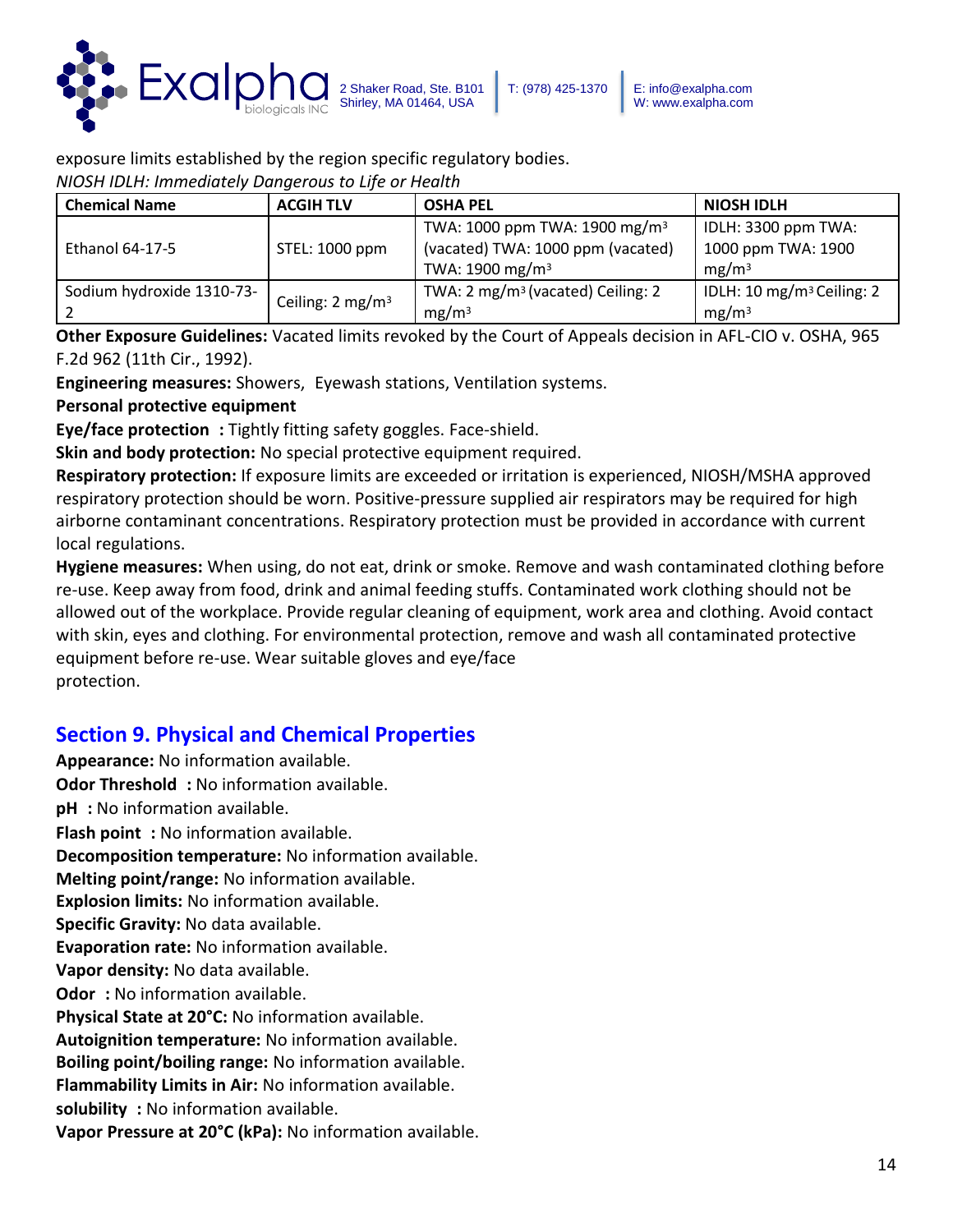

**VOC Content (%)** 60

## **Section 10. Stability and reactivity**

**Stability :** Stable under recommended storage conditions.

**Incompatible products:** Incompatible with strong acids and bases. Incompatible with oxidizing agents.

**Conditions to avoid :** Exposure to air or moisture over prolonged periods.

**Hazardous decomposition products** Thermal decomposition can lead to release of irritating gases and vapors. **Hazardous polymerization:** Hazardous polymerization does not occur.

## **Section 11. Toxicological Information**

**Acute toxicity:** 

**Product Information:** Corrosive to skin, eyes and/or respiratory tract. Product is harmful by skin contact. **Inhalation:** Corrosive by inhalation. Causes burns.

**Eye contact:** Causes burns. Corrosive to eyes.

**Skin contact:** Harmful in contact with skin. Corrosive. Causes burns.

**Ingestion:** Causes burns.

| <b>Chemical Name</b> | LD50 Oral        | <b>LD50 Dermal</b>  | <b>LC50 Inhalation</b> |
|----------------------|------------------|---------------------|------------------------|
| Ethanol              | 7060 mg/kg (Rat) |                     | 124.7 mg/L (Rat) 4 h   |
| Sodium hydroxide     |                  | 1350 mg/kg (Rabbit) |                        |

**Chronic toxicity:** Chronic exposure to corrosive fumes/gases may cause erosion of the teeth followed by jaw necrosis. Bronchial irritation with chronic cough and frequent attacks of pneumonia are common.

Gastrointestinal disturbances may also be seen. Avoid repeated exposure Possible risks of irreversible effects. May cause adverse liver effects. Contains a known or suspected reproductive toxin.

**Carcinogenicity:** This product contains one or more substances which are classified by IARC as carcinogenic to humans (Group I), probably carcinogenic to humans (Group 2A) or possibly carcinogenic to humans (Group 2B).

| <b>Chemical</b><br><b>Name</b> | <b>ACGIH</b> | IARC    | <b>NTP</b> | <b>OSHA</b> |
|--------------------------------|--------------|---------|------------|-------------|
| Ethanol                        | A3           | Group 1 | Known      | ∧           |

**ACGIH: (American Conference of Governmental Industrial Hygienists)** 

A3 - Animal Carcinogen

**IARC: (International Agency for Research on Cancer)** 

Group 1 - Carcinogenic to Humans

**NTP: (National Toxicity Program)** 

Known - Known Carcinogen

**OSHA: (Occupational Safety & Health Administration)** 

X - Present

**Target Organ Effects** Blood. Central nervous system (CNS). Eyes. Liver. Reproductive System. Respiratory system. Skin.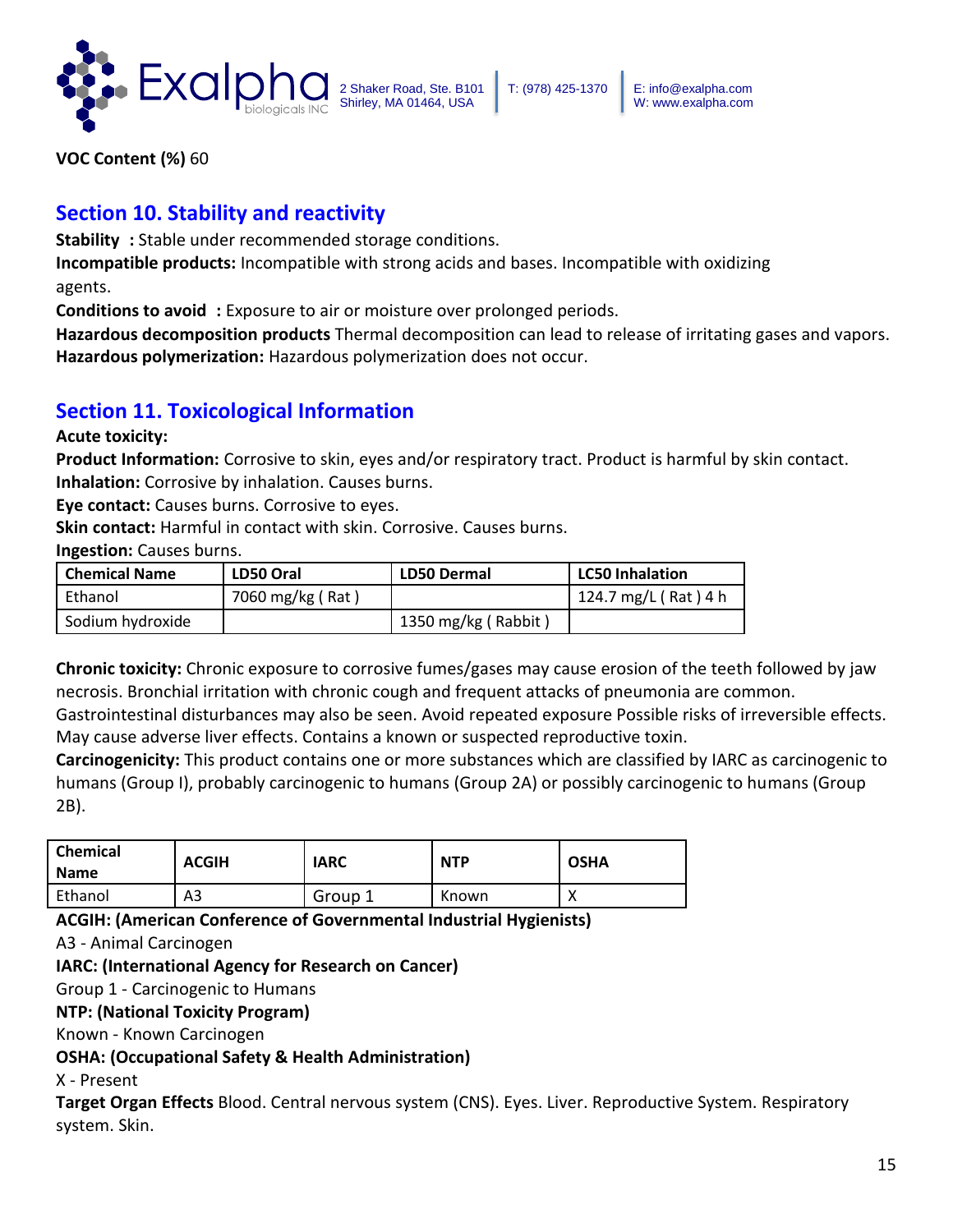

## **Section 12. Ecological Information**

**Ecotoxicity:** The environmental impact of this product has not been fully investigated.

| <b>Chemical</b><br><b>Name</b> | <b>Toxicity</b><br>to algae | <b>Toxicity to fish</b>                                                                                                                                                             | <b>Toxicity to</b><br>microorganisms | <b>Toxicity to daphnia and</b><br>other aquatic<br>invertebrates                                                                  |
|--------------------------------|-----------------------------|-------------------------------------------------------------------------------------------------------------------------------------------------------------------------------------|--------------------------------------|-----------------------------------------------------------------------------------------------------------------------------------|
| Ethanol                        |                             | 12.0 - 16.0: 96 h Oncorhynchus<br>mykiss mL/L LC50 static 100: 96<br>h Pimephales promelas mg/L<br>LC50 static 13400 - 15100: 96 h<br>Pimephales promelas mg/L<br>LC50 flow-through |                                      | 9268 - 14221: 48 h Daphnia<br>magna mg/L LC50 10800:<br>24 h Daphnia magna mg/L<br>EC50 2: 48 h Daphnia<br>magna mg/L EC50 Static |
| Sodium<br>hydroxide            |                             | 45.4: 96 h Oncorhynchus mykiss<br>mg/L LC50 static                                                                                                                                  |                                      |                                                                                                                                   |
| <b>Chemical Name</b>           |                             |                                                                                                                                                                                     |                                      | log Pow                                                                                                                           |
| Ethanol                        |                             |                                                                                                                                                                                     |                                      | $-0.32$                                                                                                                           |

### **Section 13. Disposal Considerations**

**Waste disposal methods:** This material, as supplied, is not a hazardous waste according to Federal regulations (40 CFR 261). This material could become a hazardous waste if it is mixed with or otherwise comes in contact with a hazardous waste, if chemical additions are made to this material, or if the material is processed or otherwise altered. Consult 40 CFR 261 to determine whether the altered material is a hazardous waste. Consult the appropriate state, regional, or local regulations for additional requirements.

**Contaminated packaging:** Do not re-use empty containers.

This product contains one or more substances that are listed with the State of California as a hazardous waste.

| <b>Chemical Name</b> | <b>California Hazardous Waste Status</b> |  |
|----------------------|------------------------------------------|--|
| Ethanol              | Toxic Ignitable                          |  |
| Sodium hydroxide     | Toxic Corrosive                          |  |

### **Section 14. Transport Information**

**DOT** Not dangerous goods.

**IATA** Not dangerous goods.

**ADR** Not dangerous goods.

### **Section 15. Regulatory Information**

#### **U.S. Federal Regulations**

**SARA 313:** Section 313 of Title III of the Superfund Amendments and Reauthorization Act of 1986 (SARA). This product does not contain any chemicals which are subject to the reporting requirements of the Act and Title 40 of the Code of Federal Regulations, Part 372.

#### **SARA 311/312 Hazard Categories**

**Acute Health Hazard** yes **Chronic Health Hazard** yes **Fire Hazard** no **Sudden Release of Pressure Hazard** no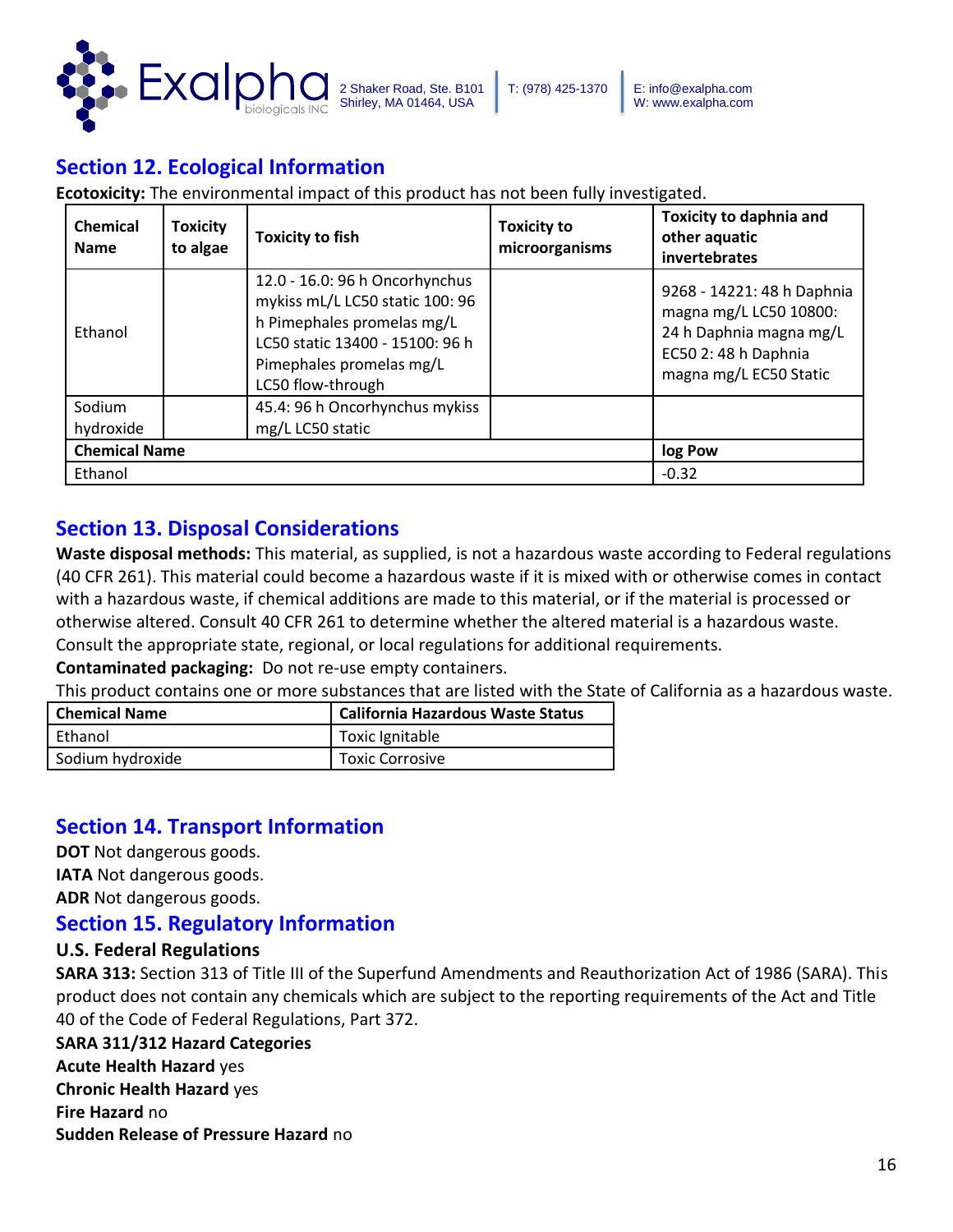

#### **Reactive Hazard** no

#### **Clean Water Act**

This product does not contain any substances regulated as pollutants pursuant to the Clean Water Act (40 CFR 122.21 and 40 CFR 122.42).

| Chemical Name    | <b>CWA - Reportable</b> | <b>CWA - Toxic</b> | <b>CWA - Priority</b> | CWA - Hazardous   |
|------------------|-------------------------|--------------------|-----------------------|-------------------|
|                  | <b>Quantities</b>       | <b>Pollutants</b>  | <b>Pollutants</b>     | <b>Substances</b> |
| Sodium hydroxide | 1000 lb                 |                    |                       |                   |

#### **CERCLA**

This material, as supplied, does not contain any substances regulated as hazardous substances under the Comprehensive Environmental Response Compensation and Liability Act (CERCLA) (40 CFR 302) or the Superfund Amendments and Reauthorization Act (SARA) (40 CFR 355). There may be specific reporting requirements at the local, regional, or state level pertaining to releases of this material.

| <b>Chemical Name</b> | <b>Hazardous</b><br><b>Substances RQs</b> | <b>Extremely Hazardous</b><br><b>Substances RQs</b> | <b>RQ</b>                                 |
|----------------------|-------------------------------------------|-----------------------------------------------------|-------------------------------------------|
| Sodium<br>hvdroxide  | 1000 lb                                   |                                                     | RQ 1000 lb final RQ RQ 454 kg<br>final RQ |

### **U.S. State Regulations**

#### **California Proposition 65**

This product contains the following Proposition 65 chemicals:

| <b>Chemical Name</b> | <b>CAS-No</b> | <b>California Prop. 65</b> |
|----------------------|---------------|----------------------------|
| Ethanol              | 64-17-5       | Carcinogen Developmental   |

#### **U.S. State Right-to-Know Regulations**

| <b>Chemical Name</b> | <b>Massachusetts</b> | <b>New Jersey</b> | Pennsylvania | <b>Illinois</b> | <b>Rhode Island</b> |
|----------------------|----------------------|-------------------|--------------|-----------------|---------------------|
| Ethanol              |                      |                   |              |                 |                     |
| Sodium hydroxide     |                      |                   | $\lambda$    |                 |                     |

#### **International Regulations**

| <b>Chemical Name</b> | Carcinogen<br><b>Status</b> | <b>Exposure limits</b>                                  |
|----------------------|-----------------------------|---------------------------------------------------------|
| Ethanol              |                             | Mexico: TWA 1000 ppm Mexico: TWA 1900 mg/m <sup>3</sup> |
| Sodium hydroxide     |                             | Mexico: Ceiling 2 mg/m <sup>3</sup>                     |

**WHMIS Note:** This product has been classified in accordance with the hazard criteria of the Controlled Products Regulations (CPR) and the MSDS contains all the information required by the CPR.

### **Section 16. Other information**

#### **Full text of H-Statements referred to under sections 2 and 3**

H314 - Causes severe skin burns and eye damage.

H225 - Highly flammable liquid and vapor.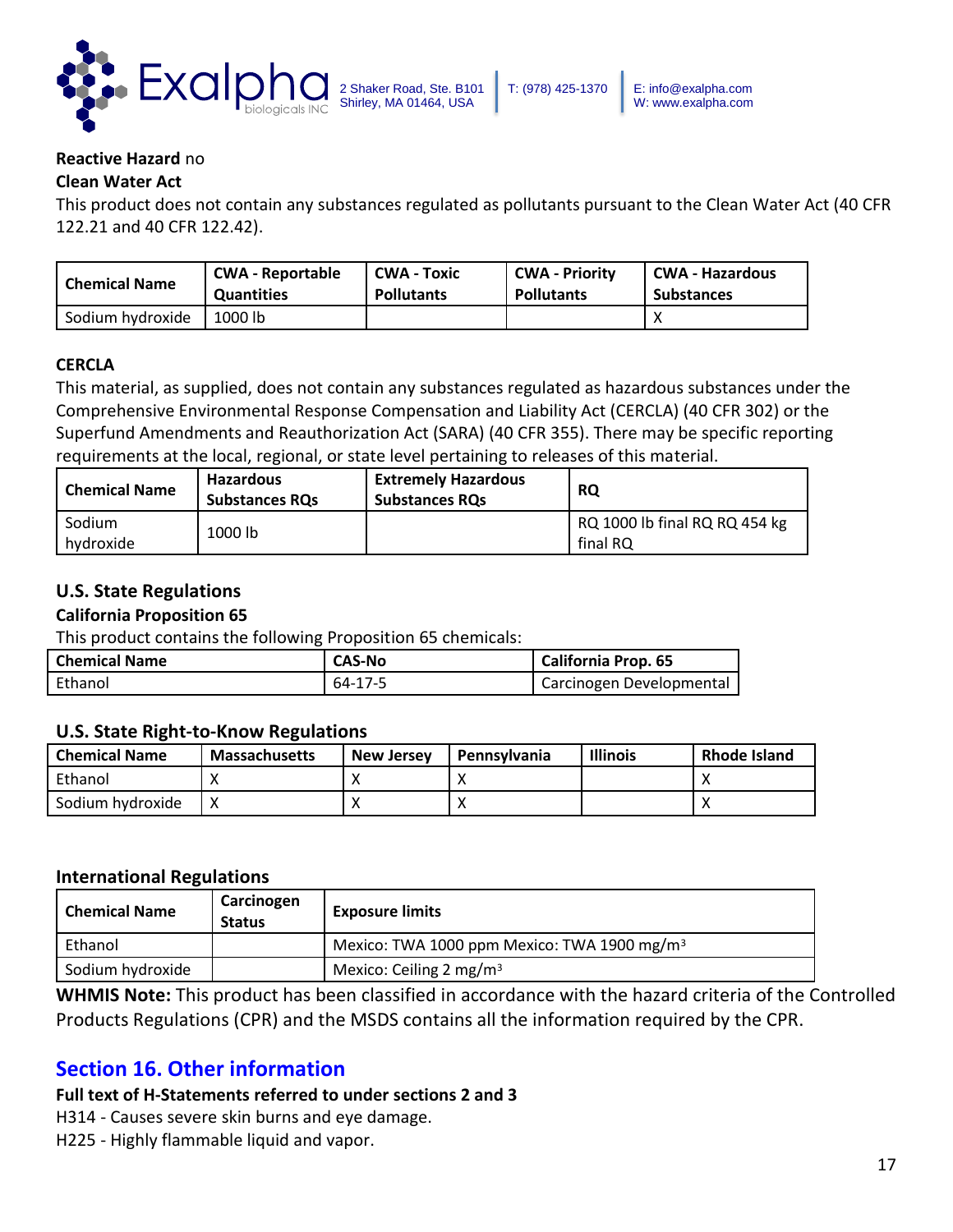

T: (978) 425-1370 E: info@exalpha.com W: www.exalpha.com

#### **Hazard statements**

- H312 Harmful in contact with skin.
- H314 Causes severe skin burns and eye damage.
- H318 Causes serious eye damage.
- H225 Highly flammable liquid and vapor.

**Version** 1

**Revision Date** 03 Oct 2019

**Revision Note** No information available.

#### **Disclaimer:**

\*\*\*\*\*\*\*\*\*\*\*\*\*\*\*\*\*\*\*\*\*\*\*\*\*\*\*\*\*\*\*\*\*\*\*\*\*\*\*\*\*\*\*\*\*\*\*\*\*\*\*\*\*\*\*\*\*\*\*\*\*\*\*\*\*\*\*\*\*\*\*\*

Exalpha Biologicals, Inc provides the information contained herein in good faith but makes no representation as to its comprehensiveness or accuracy. This document is intended only as a guide to the appropriate precautionary handling of the material by a properly trained person using this product. Individuals receiving the information must exercise their independent judgment in determining its appropriateness for a particular purpose. Exalpha Biologicals, Inc. MAKES NO REPRESENTATIONS OR WARRANTIES, EITHER EXPRESS OR IMPLIED, INCLUDING WITHOUT LIMITATION ANY WARRANTIES OF MERCHANTABILITY, FITNESS FOR A PARTICULAR PURPOSE WITH RESPECT TO THE INFORMATION SET FORTH HEREIN OR THE PRODUCT TO WHICH THE INFORMATION REFERS. ACCORDINGLY, Exalpha Biologicals, Inc. WILL NOT BE RESPONSIBLE FOR DAMAGES RESULTING FROM USE OF OR RELIANCE UPON THIS INFORMATION.

\*\*\*\*\*\*\*\*\*\*\*\*\*\*\*\*\*\*\*\*\*\*\*\*\*\*\*\*\*\*\*\*\*\*\*\*\*\*\*\*\*\*\*\*\*\*\*\*\*\*\*\*\*\*\*\*\*\*\*\*\*\*\*\*\*\*\*\*\*\*\*\*

Prepared by: Exalpha Biologicals, Inc Phone Number: 978-425-1370 (U.S.A.)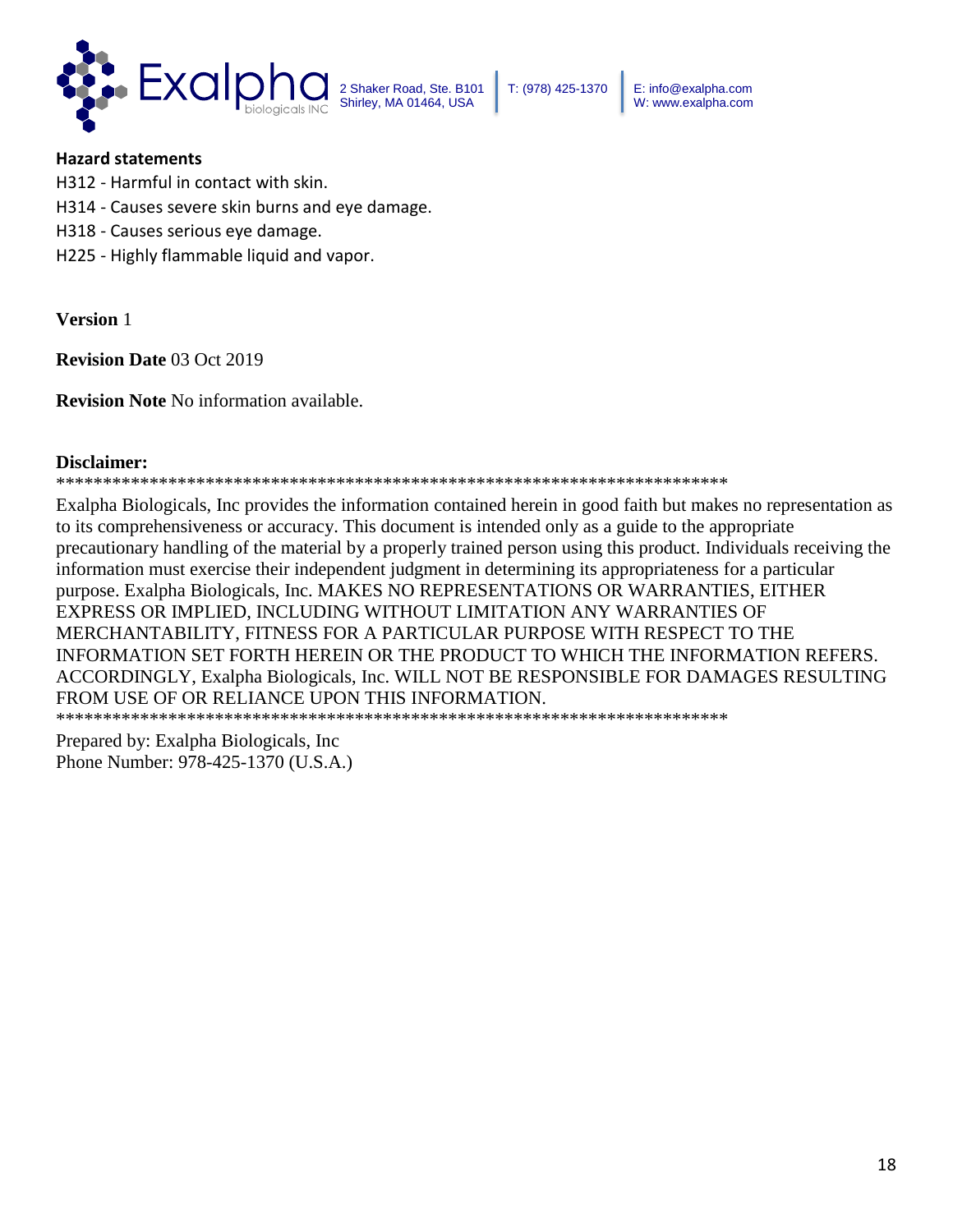

T: (978) 425-1370 E: info@exalpha.com W: www.exalpha.com

# **Safety Data Sheet**

## **Section 1: Product and Company Identification**

**Product Name: Prediluted Anti-BrdU Detector Antibody Part Number: J0014** Kit Catalog Number: X1623K1, X1623K2, X1623K3 Kit Product Name: BrdU Chemi Cell Proliferation Assay Kit

Recommended use: For research use only

2 Shaker Road, Unit B101 Shirley, MA 01464 (978) 425-1370 (U.S.A.)

Manufacturer: Emergency Telephone Numbers: Exalpha Biologicals, Inc Contact National Poison Information Center

## **Section 2. Hazards Identification**

#### **GHS- Classification**

Ozone Not applicable

**GHS Label elements, including precautionary statements**  Not dangerous **Other information**  No information available

## **Section 3. Composition/Information on Ingredients**

#### **3.1 Substances**

| <b>Chemical Name</b> | CAS-No    | Weight %  | Classification (Reg. 1272/2008)         |
|----------------------|-----------|-----------|-----------------------------------------|
|                      |           |           | Skin Irrit. 2 (H315)                    |
| Triton-X-100         | 9002-93-1 | $0.1 - 1$ | Eye Dam. 1 (H318) Acute Tox. 4 (H302)   |
|                      |           |           | Aquatic Chronic 2 (H411)                |
|                      |           |           | Acute Tox. 3 (H301) Skin Sens. 1 (H317) |
| 2-Chloroacetamide    | 79-07-2   | < 0.1     | Repr. 2 (H361f)                         |

**For the full text of the H-Statements mentioned in this Section, see Section 16** 

## **Section 4. First Aid Measure**

**Eye contact:** Immediately flush with plenty of water. After initial flushing, remove any contact lenses and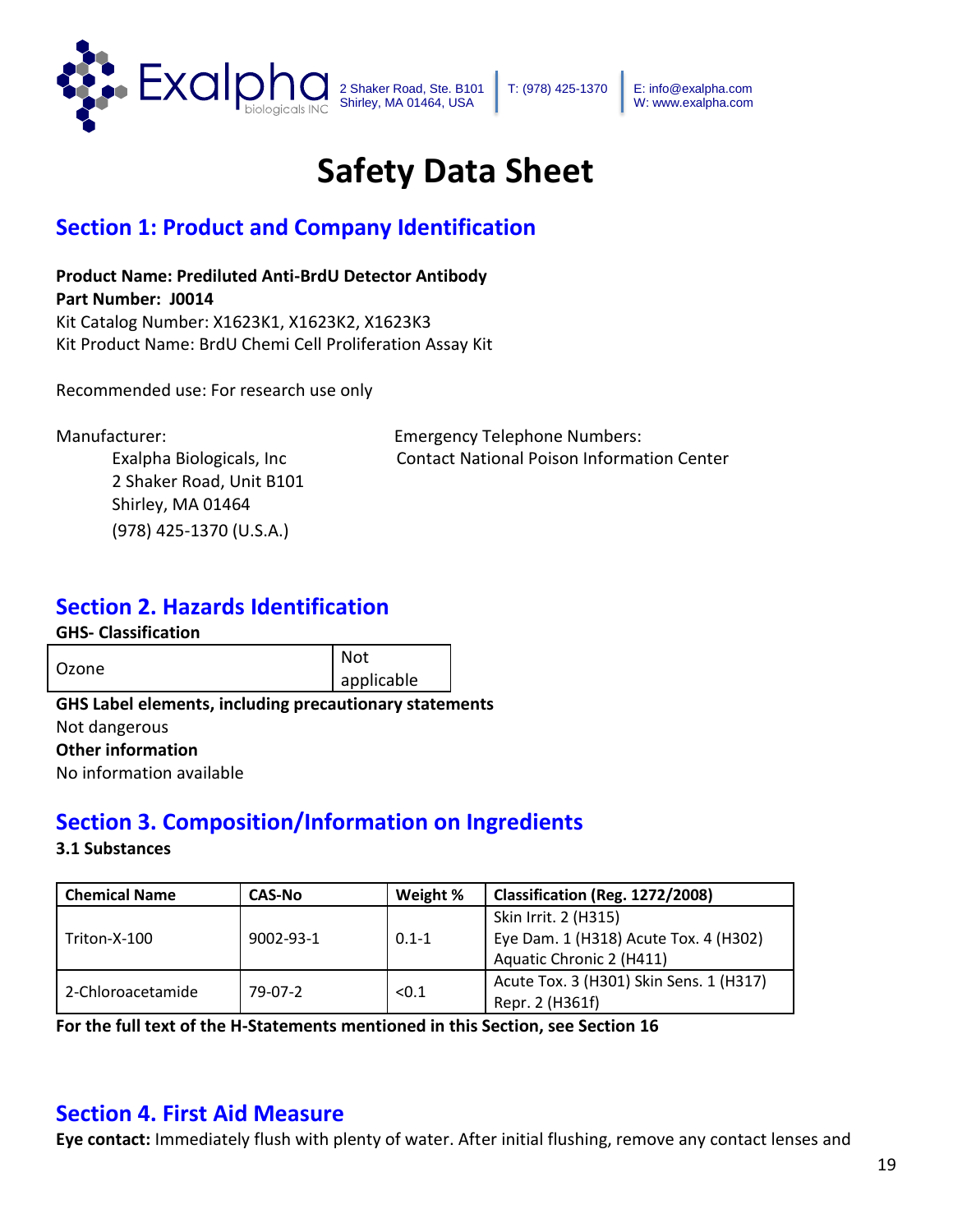

continue flushing for at least 15 minutes.

**Skin contact:** Wash off immediately with soap and plenty of water while removing all contaminated clothes and shoes.

**Inhalation:** Move to fresh air.

**Ingestion :** Clean mouth with water. Drink plenty of water.

**Notes to physician:** Treat symptomatically.

## **Section 5. Fire Fighting Measures**

**Flammable properties:** Not flammable.

**Flash point :** not determined.

**Suitable extinguishing media:** Use extinguishing measures that are appropriate to local circumstances and the surrounding environment.

**Explosion Data** 

**Sensitivity to Mechanical Impact:** None.

**Sensitivity to Static Discharge:** None.

**Protective equipment and precautions for firefighters:** As in any fire, wear self-contained breathing apparatus pressure-demand, MSHA/NIOSH (approved or equivalent) and full protective gear to prevent contact with skin and eyes.

## **Section 6. Accidental Release Measures**

**Personal precautions:** Ensure adequate ventilation. **Environmental precautions:** Try to prevent the material from entering drains or water courses. **Methods for containment:** Prevent further leakage or spillage if safe to do so. **Methods for cleaning up:** Pick up and transfer to properly labeled containers.

### **Section 7. Handling & Storage**

**Advice on safe handling:** Handle in accordance with good industrial hygiene and safety practice. **Technical measures/Storage conditions:** Keep containers tightly closed in a dry, cool and well-ventilated place.

### **Section 8. Exposure Controls and Personal Protection**

**Exposure Guidelines:** This product does not contain any hazardous materials with occupational exposure limits established by the region specific regulatory bodies.

**Engineering measures:** Showers, Eyewash stations, Ventilation systems.

**Personal protective equipment** 

**Eye/face protection:** No special protective equipment required.

**Skin and body protection:** No special protective equipment required.

**Respiratory protection:** If exposure limits are exceeded or irritation is experienced, NIOSH/MSHA approved respiratory protection should be worn. Positive-pressure supplied air respirators may be required for high airborne contaminant concentrations. Respiratory protection must be provided in accordance with current local regulations.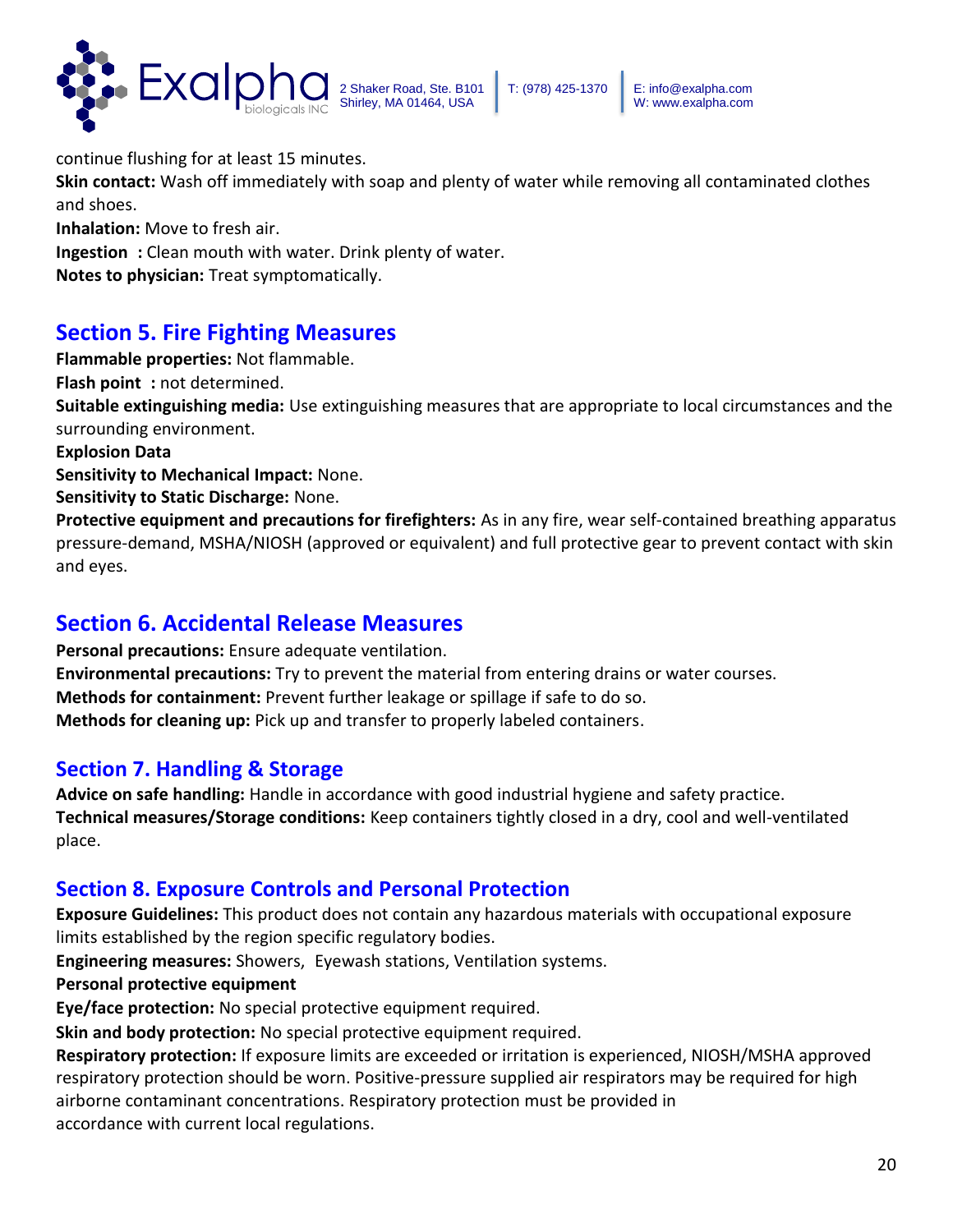

**Hygiene measures:** Handle in accordance with good industrial hygiene and safety practice.

## **Section 9. Physical and Chemical Properties**

**Appearance :** No information available. **Odor Threshold :** No information available. **pH :** No information available. **Flash point** : No information available. **Decomposition temperature :** No information available. **Melting point/range :** No information available. **Explosion limits**: No information available. **Specific Gravity:** No data available. **Evaporation rate :** No information available. **Vapor density:** No data available. **Odor**: No information available. **Physical State at 20°C :** No information available. **Autoignition temperature :** No information available. **Boiling point/boiling range :** No information available. **Flammability Limits in Air :** No information available. **solubility :** No information available. **Vapor Pressure at 20°C (kPa) :** No information available. **VOC Content(%):** Not applicable.

### **Section 10. Stability and reactivity**

**Stability :** Stable under recommended storage conditions. **Incompatible products:** None known based on information supplied. **Conditions to avoid :** None known based on information supplied. **Hazardous decomposition products:** None known based on information supplied. **Hazardous polymerization:** Hazardous polymerization does not occur.

## **Section 11. Toxicological Information**

**Acute toxicity Product Information:** Product does not present an acute toxicity hazard based on known or supplied information.

**Chronic toxicity** 

**Target Organ Effects:** None known.

### **Section 12. Ecological Information**

**Ecotoxicity:** The environmental impact of this product has not been fully investigated.

| <b>Chemical Name</b> | log Pow |
|----------------------|---------|
|                      |         |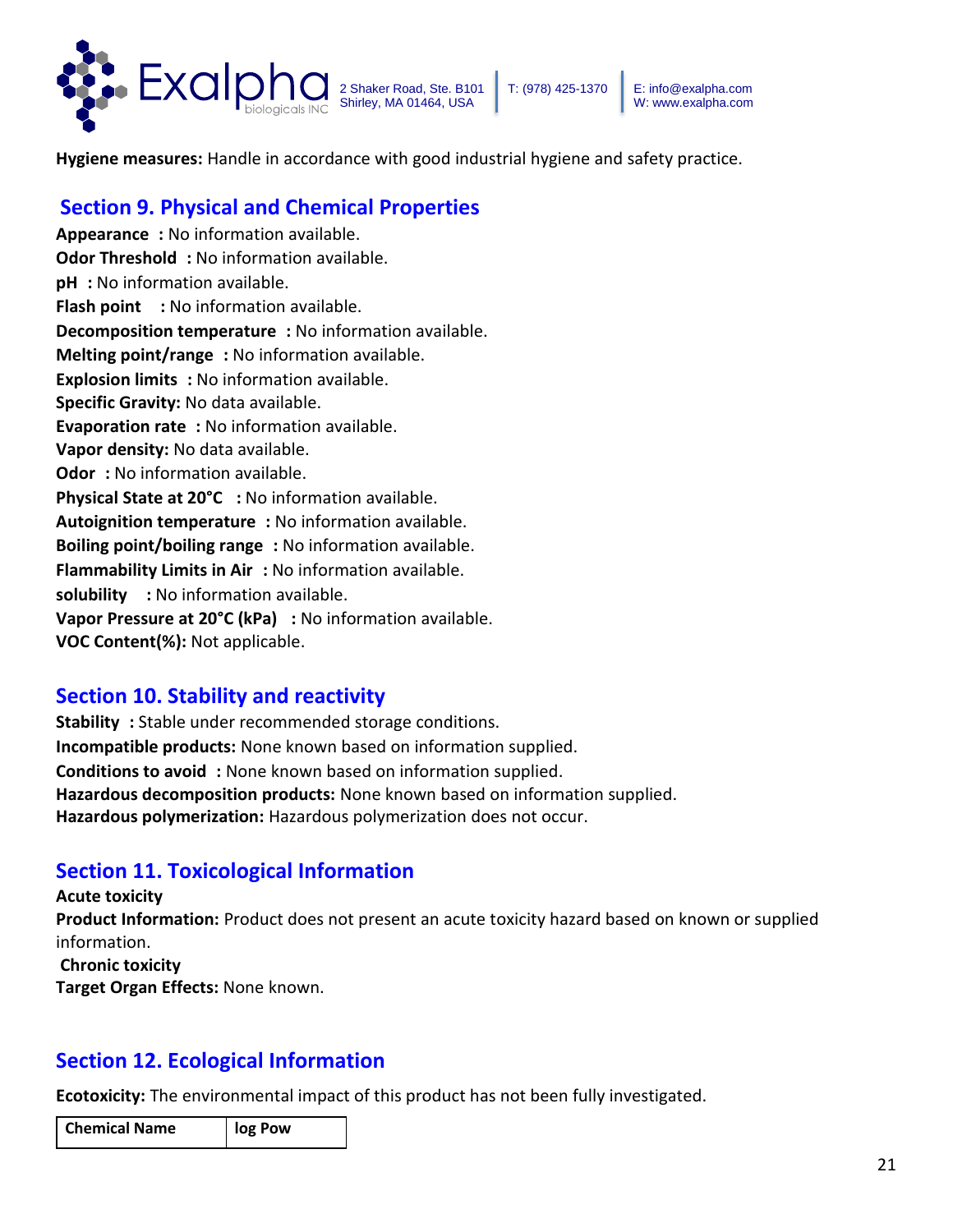

### **Section 13. Disposal Considerations**

**Waste disposal methods:** This material, as supplied, is not a hazardous waste according to Federal regulations (40 CFR 261). This material could become a hazardous waste if it is mixed with or otherwise comes in contact with a hazardous waste, if chemical additions are made to this material, or if the material is processed or otherwise altered. Consult 40 CFR 261 to determine whether the altered material is a hazardous waste. Consult the appropriate state, regional, or local regulations for additional requirements. **Contaminated packaging:** Do not re-use empty containers.

### **Section 14. Transport Information**

**DOT:** Not dangerous goods. **IATA:** Not dangerous goods. **ADR:** Not dangerous goods.

## **Section 15. Regulatory Information**

### **U.S. Federal Regulations**

**SARA 313:** Section 313 of Title III of the Superfund Amendments and Reauthorization Act of 1986 (SARA). This product does not contain any chemicals which are subject to the reporting requirements of the Act and Title 40 of the Code of Federal Regulations, Part 372.

**SARA 311/312 Hazard Categories**

**Acute Health Hazard** no

**Chronic Health Hazard** no

**Fire Hazard** no

**Sudden Release of Pressure Hazard** no

**Reactive Hazard** no

**Clean Water Act :** This product does not contain any substances regulated as pollutants pursuant to the Clean Water Act (40 CFR 122.21 and 40 CFR 122.42).

**CERCLA:** This material, as supplied, does not contain any substances regulated as hazardous substances under the Comprehensive Environmental Response Compensation and Liability Act (CERCLA) (40 CFR 302) or the Superfund Amendments and Reauthorization Act (SARA) (40 CFR 355). There may be specific reporting requirements at the local, regional, or state level pertaining to releases of this material.

### **U.S. State Regulations California Proposition 65**

This product does not contain any Proposition 65 chemicals.

### **U.S. State Right-to-Know Regulations**

### **International Regulations**

**WHMIS Note:** This product has been classified in accordance with the hazard criteria of the Controlled Products Regulations (CPR) and the MSDS contains all the information required by the CPR.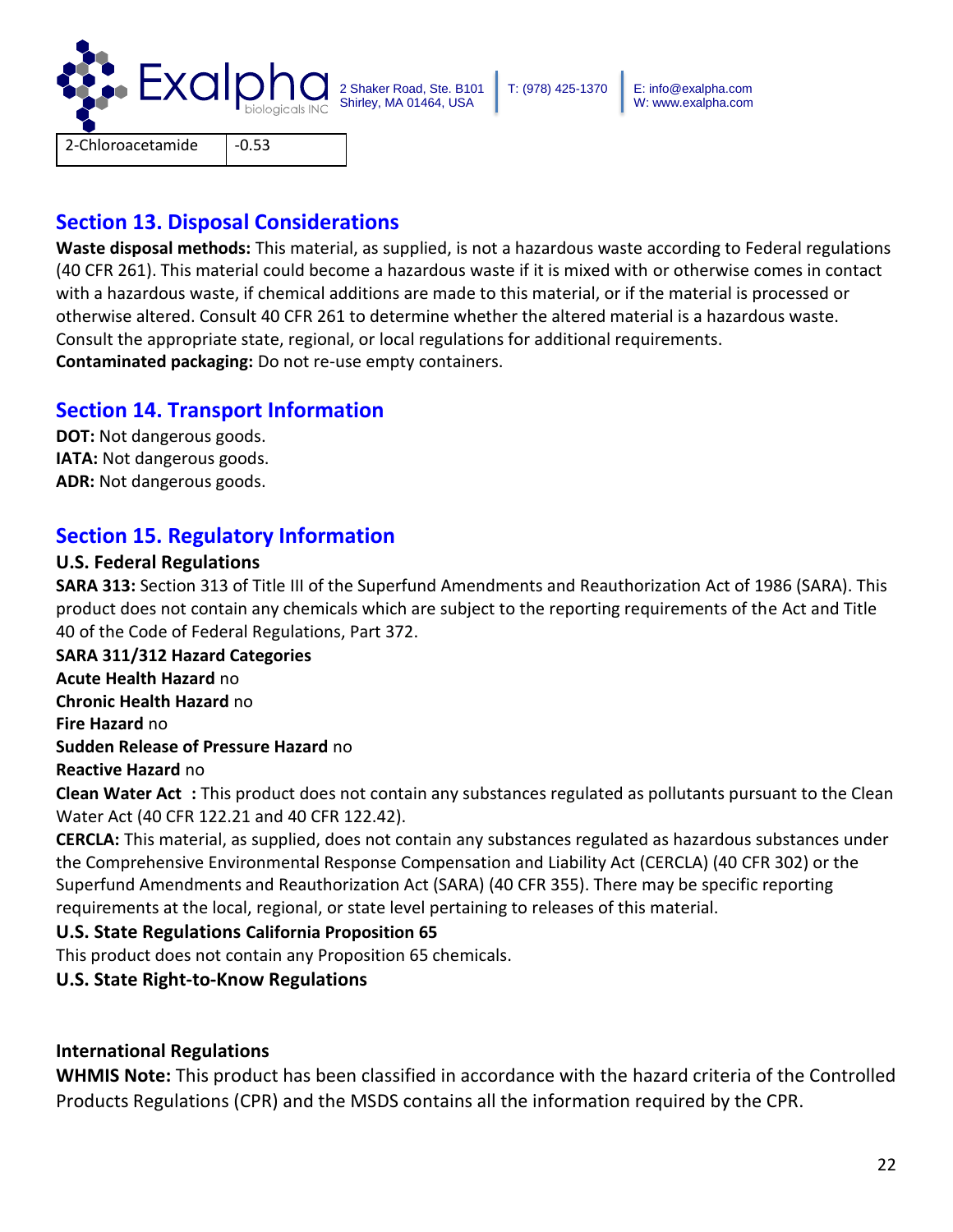

T: (978) 425-1370 E: info@exalpha.com W: www.exalpha.com

## **Section 16. Other information**

None

**Version** 1

**Revision Date** 03 Oct 2019

**Revision Note** No information available.

#### **Disclaimer:**

#### \*\*\*\*\*\*\*\*\*\*\*\*\*\*\*\*\*\*\*\*\*\*\*\*\*\*\*\*\*\*\*\*\*\*\*\*\*\*\*\*\*\*\*\*\*\*\*\*\*\*\*\*\*\*\*\*\*\*\*\*\*\*\*\*\*\*\*\*\*\*\*\*

Exalpha Biologicals, Inc provides the information contained herein in good faith but makes no representation as to its comprehensiveness or accuracy. This document is intended only as a guide to the appropriate precautionary handling of the material by a properly trained person using this product. Individuals receiving the information must exercise their independent judgment in determining its appropriateness for a particular purpose. Exalpha Biologicals, Inc. MAKES NO REPRESENTATIONS OR WARRANTIES, EITHER EXPRESS OR IMPLIED, INCLUDING WITHOUT LIMITATION ANY WARRANTIES OF MERCHANTABILITY, FITNESS FOR A PARTICULAR PURPOSE WITH RESPECT TO THE INFORMATION SET FORTH HEREIN OR THE PRODUCT TO WHICH THE INFORMATION REFERS. ACCORDINGLY, Exalpha Biologicals, Inc. WILL NOT BE RESPONSIBLE FOR DAMAGES RESULTING FROM USE OF OR RELIANCE UPON THIS INFORMATION. \*\*\*\*\*\*\*\*\*\*\*\*\*\*\*\*\*\*\*\*\*\*\*\*\*\*\*\*\*\*\*\*\*\*\*\*\*\*\*\*\*\*\*\*\*\*\*\*\*\*\*\*\*\*\*\*\*\*\*\*\*\*\*\*\*\*\*\*\*\*\*\*

Prepared by: Exalpha Biologicals, Inc Phone Number: 978-425-1370 (U.S.A.)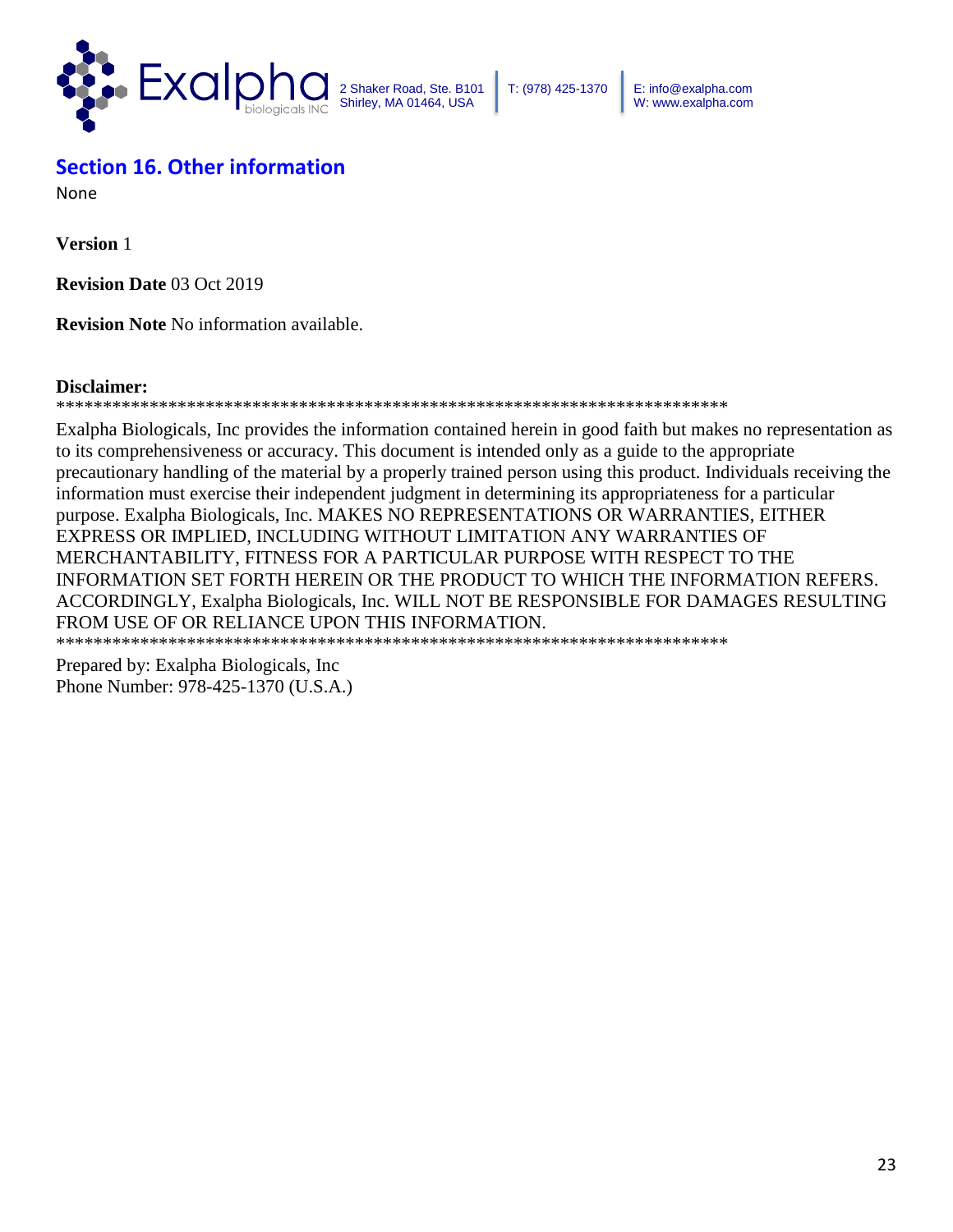

T: (978) 425-1370 E: info@exalpha.com W: www.exalpha.com

# **Safety Data Sheet**

## **Section 1: Product and Company Identification**

### **Product Name: ELISA Conjugate Diluent**

**Part Number: J0004** Kit Catalog Number: X1623K1, X1623K2, X1623K3 Kit Product Name: BrdU Chemi Cell Proliferation Assay Kit

Recommended use: For research use only

2 Shaker Road, Unit B101 Shirley, MA 01464 (978) 425-1370 (U.S.A.)

Manufacturer: Emergency Telephone Numbers: Exalpha Biologicals, Inc Contact National Poison Information Center

## **Section 2. Hazards Identification**

### **GHS-Classification**

| Ozone | Not        |
|-------|------------|
|       | applicable |

**GHS Label elements, including precautionary statements**  Not dangerous **Other information**  No information available

## **Section 3. Composition/Information on Ingredients**

#### **3.1 Substances**

| <b>Chemical Name</b> | <b>CAS-No</b> | Weight % | Classification (Reg. 1272/2008) |
|----------------------|---------------|----------|---------------------------------|
|                      |               |          | Acute Tox. 3 (H301)             |
| 2-Chloroacetamide    | 79-07-2       | < 0.1    | Skin Sens. 1 (H317)             |
|                      |               |          | Repr. 2 (H361f)                 |

**For the full text of the H-Statements mentioned in this Section, see Section 16** 

## **Section 4. First Aid Measure**

**Eye contact:** Immediately flush with plenty of water. After initial flushing, remove any contact lenses and continue flushing for at least 15 minutes.

**Skin contact:** Wash off immediately with soap and plenty of water while removing all contaminated clothes and shoes.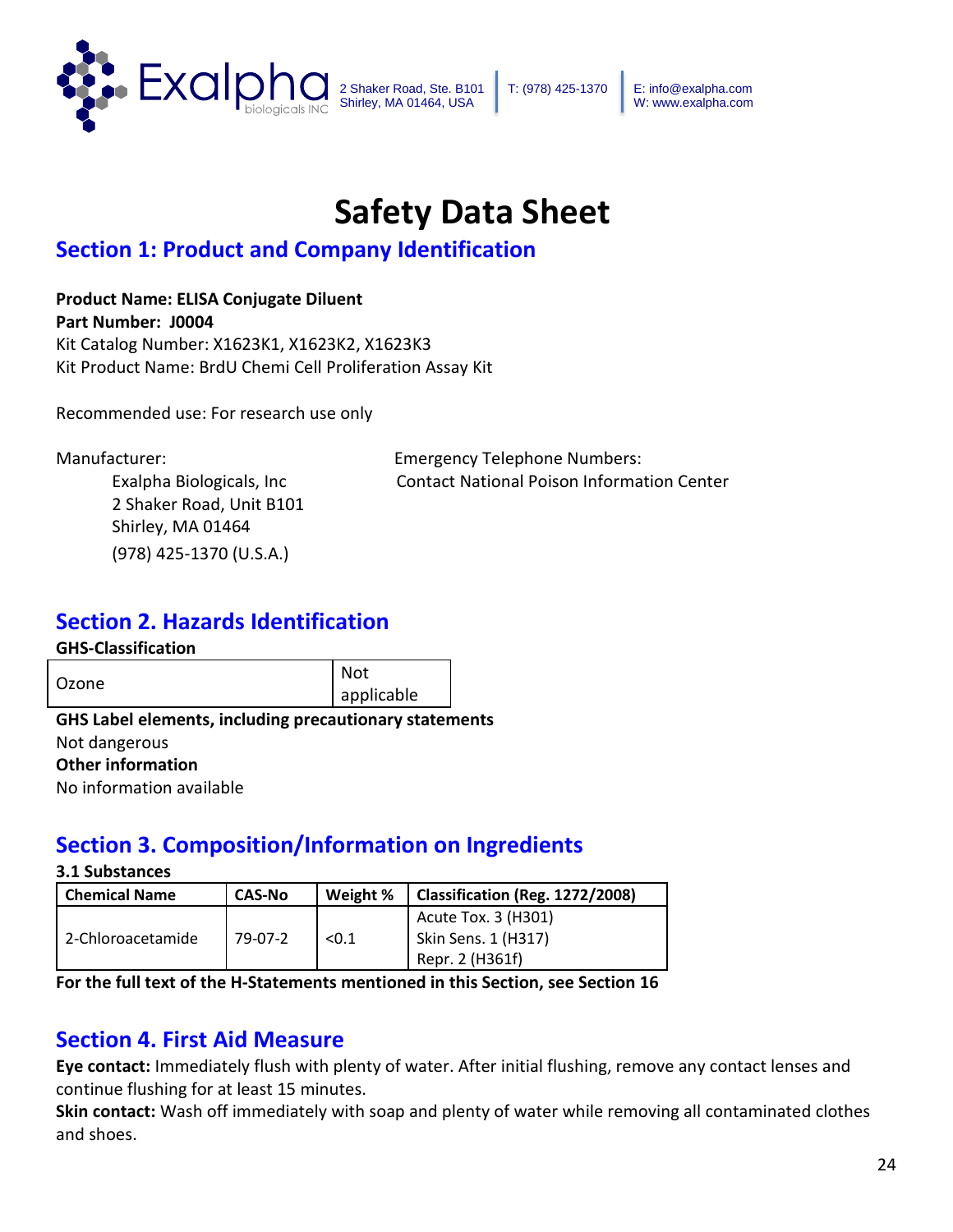

**Inhalation:** Move to fresh air. **Ingestion :** Clean mouth with water. Drink plenty of water. **Notes to physician:** Treat symptomatically.

## **Section 5. Fire Fighting Measures**

**Flammable properties:** Not flammable.

**Flash point:** not determined.

**Suitable extinguishing media:** Use extinguishing measures that are appropriate to local circumstances and the surrounding environment.

#### **Explosion Data**

**Sensitivity to Mechanical Impact:** None.

**Sensitivity to Static Discharge:** None.

**Protective equipment and precautions for firefighters:** As in any fire, wear self-contained breathing apparatus pressure-demand, MSHA/NIOSH (approved or equivalent) and full protective gear to prevent contact with skin and eyes.

## **Section 6. Accidental Release Measures**

**Personal precautions:** Ensure adequate ventilation. **Environmental precautions:** Try to prevent the material from entering drains or water courses. **Methods for containment:** Prevent further leakage or spillage if safe to do so. **Methods for cleaning up:** Pick up and transfer to properly labeled containers.

## **Section 7. Handling & Storage**

**Advice on safe handling:** Handle in accordance with good industrial hygiene and safety practice. **Technical measures/Storage conditions:** Keep containers tightly closed in a dry, cool and well-ventilated place.

### **Section 8. Exposure Controls and Personal Protection**

**Exposure Guidelines:** This product does not contain any hazardous materials with occupational exposure limits established by the region specific regulatory bodies.

**Engineering measures:** Showers, Eyewash stations, Ventilation systems.

### **Personal protective equipment**

**Eye/face protection :** No special protective equipment required.

**Skin and body protection:** No special protective equipment required.

**Respiratory protection:** If exposure limits are exceeded or irritation is experienced, NIOSH/MSHA approved respiratory protection should be worn. Positive-pressure supplied air respirators may be required for high airborne contaminant concentrations. Respiratory protection must be provided in accordance with current local regulations.

**Hygiene measures:** Handle in accordance with good industrial hygiene and safety practice.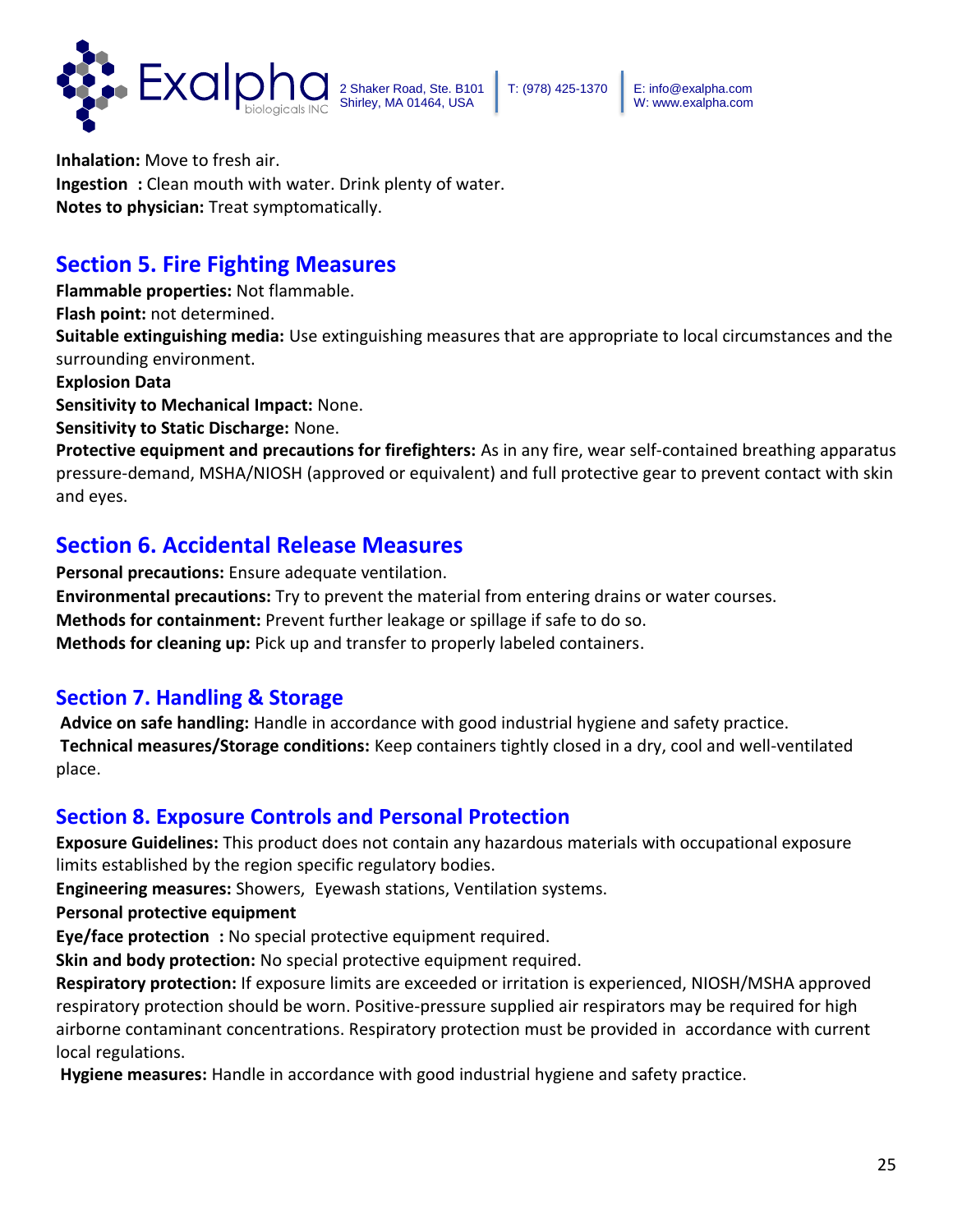

## **Section 9. Physical and Chemical Properties**

**Appearance :** No information available. **Odor Threshold** : No information available. **pH :** No information available. **Flash point : No information available. Decomposition temperature :** No information available. **Melting point/range :** No information available. **Explosion limits**: No information available. **Specific Gravity:** No data available. **Evaporation rate :** No information available. **Vapor density:** No data available. **Odor**: No information available. **Physical State at 20°C :** No information available. **Autoignition temperature :** No information available. **Boiling point/boiling range :** No information available. **Flammability Limits in Air :** No information available. **solubility Vapor Pressure at 20°C (kPa) :** No information available. **VOC Content (%):** Not applicable.

### **Section 10. Stability and reactivity**

**Stability:** Stable under recommended storage conditions. **Incompatible products :** None known based on information supplied. **Conditions to avoid :** None known based on information supplied. **Hazardous decomposition products:** None known based on information supplied. **Hazardous polymerization:** Hazardous polymerization does not occur.

## **Section 11. Toxicological Information**

**Acute toxicity Product Information:** Product does not present an acute toxicity hazard based on known or supplied information. **Chronic toxicity Target Organ Effects:** None known.

## **Section 12. Ecological Information**

**Ecotoxicity:** The environmental impact of this product has not been fully investigated.

| <b>Chemical Name</b> | log Pow |
|----------------------|---------|
| 2-Chloroacetamide    | $-0.53$ |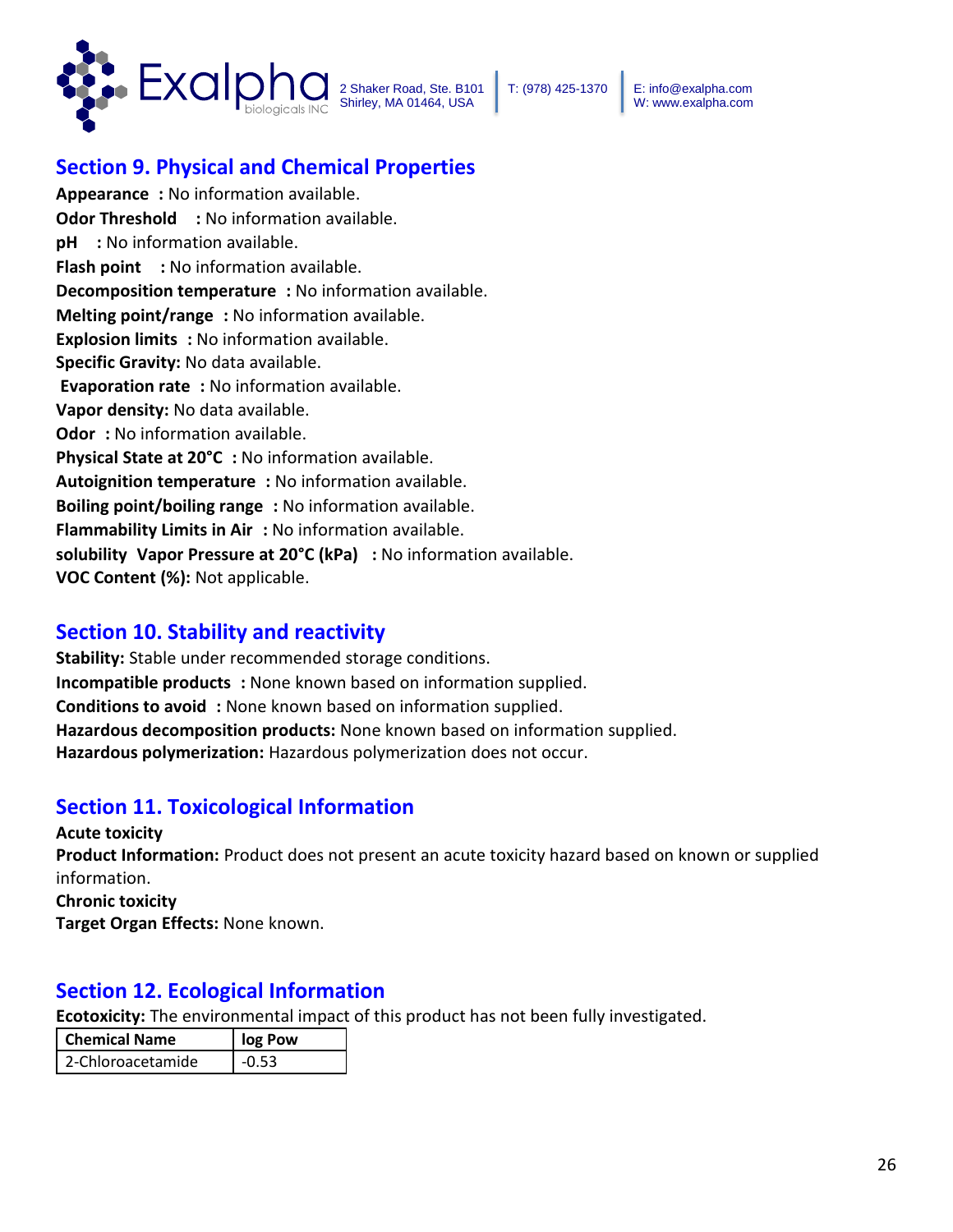

## **Section 13. Disposal Considerations**

**Waste disposal methods:** This material, as supplied, is not a hazardous waste according to Federal regulations (40 CFR 261). This material could become a hazardous waste if it is mixed with or otherwise comes in contact with a hazardous waste, if chemical additions are made to this material, or if the material is processed or otherwise altered. Consult 40 CFR 261 to determine whether the altered material is a hazardous waste. Consult the appropriate state, regional, or local regulations for additional requirements. **Contaminated packaging:** Do not re-use empty containers.

### **Section 14. Transport Information**

**DOT:** Not dangerous goods. **IATA:** Not dangerous goods. **ADR:** Not dangerous goods.

### **Section 15. Regulatory Information**

#### **U.S. Federal Regulations**

**SARA 313:** Section 313 of Title III of the Superfund Amendments and Reauthorization Act of 1986 (SARA). This product does not contain any chemicals which are subject to the reporting requirements of the Act and Title 40 of the Code of Federal Regulations, Part 372.

**SARA 311/312 Hazard Categories Acute Health Hazard** no **Chronic Health Hazard** no **Fire Hazard** no **Sudden Release of Pressure Hazard** no **Reactive Hazard** no **Clean Water Act :** This product does not contain any substances regulated as pollutants pursuant to the Clean

Water Act (40 CFR 122.21 and 40 CFR 122.42). **CERCLA:** This material, as supplied, does not contain any substances regulated as hazardous substances under the Comprehensive Environmental Response Compensation and Liability Act (CERCLA) (40 CFR 302) or the Superfund Amendments and Reauthorization Act (SARA) (40 CFR 355). There may be specific reporting requirements at the local, regional, or state level pertaining to releases of this material.

### **U.S. State Regulations**

**California Proposition 65** 

This product does not contain any Proposition 65 chemicals.

### **U.S. State Right-to-Know Regulations**

**International Regulations** 

**WHMIS Note:** This product has been classified in accordance with the hazard criteria of the Controlled Products Regulations (CPR) and the MSDS contains all the information required by the CPR.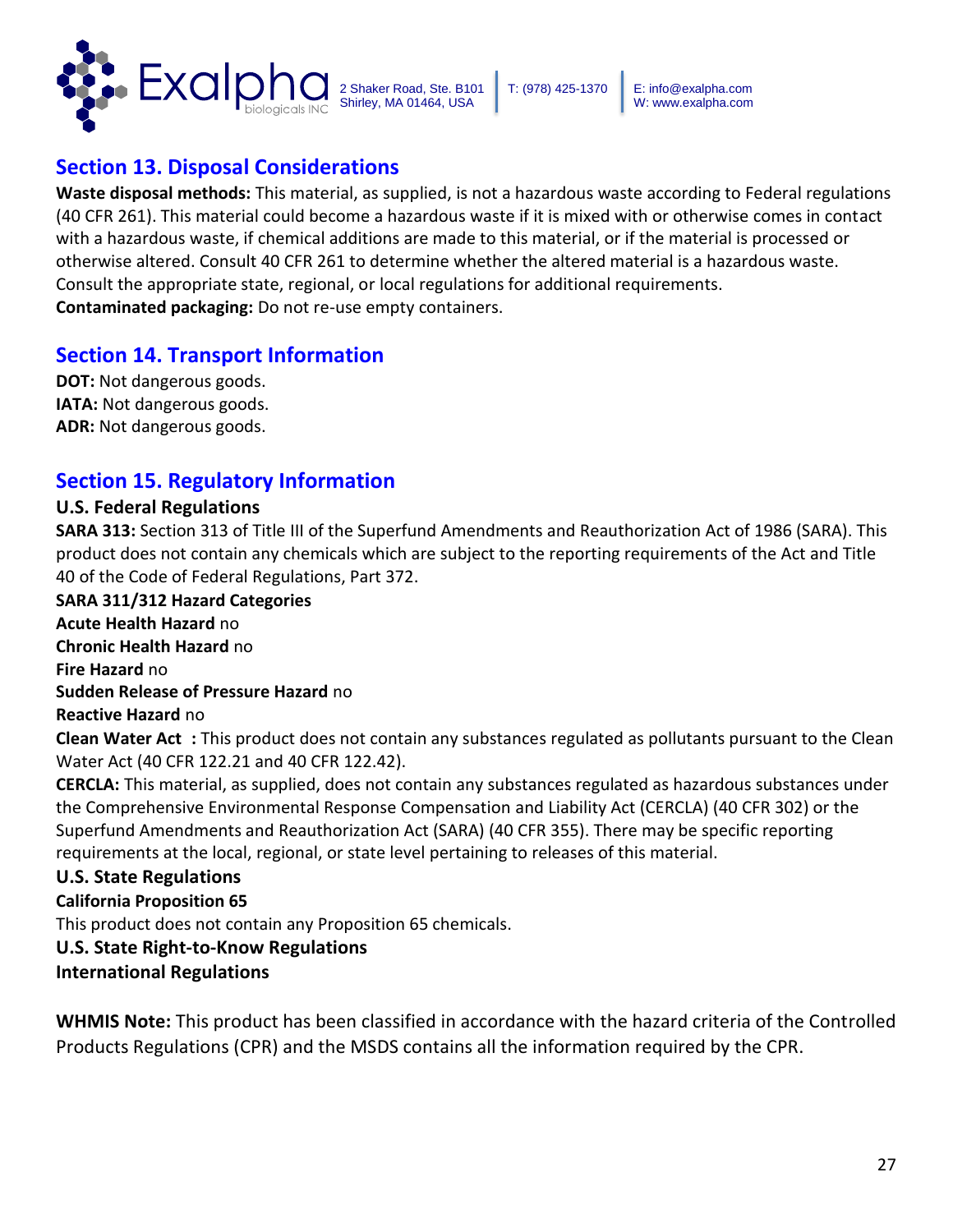

T: (978) 425-1370 E: info@exalpha.com W: www.exalpha.com

## **Section 16. Other information**

None

**Version** 1

**Revision Date** 03 Oct 2019

**Revision Note** No information available.

#### **Disclaimer:**

#### \*\*\*\*\*\*\*\*\*\*\*\*\*\*\*\*\*\*\*\*\*\*\*\*\*\*\*\*\*\*\*\*\*\*\*\*\*\*\*\*\*\*\*\*\*\*\*\*\*\*\*\*\*\*\*\*\*\*\*\*\*\*\*\*\*\*\*\*\*\*\*\*

Exalpha Biologicals, Inc provides the information contained herein in good faith but makes no representation as to its comprehensiveness or accuracy. This document is intended only as a guide to the appropriate precautionary handling of the material by a properly trained person using this product. Individuals receiving the information must exercise their independent judgment in determining its appropriateness for a particular purpose. Exalpha Biologicals, Inc. MAKES NO REPRESENTATIONS OR WARRANTIES, EITHER EXPRESS OR IMPLIED, INCLUDING WITHOUT LIMITATION ANY WARRANTIES OF MERCHANTABILITY, FITNESS FOR A PARTICULAR PURPOSE WITH RESPECT TO THE INFORMATION SET FORTH HEREIN OR THE PRODUCT TO WHICH THE INFORMATION REFERS. ACCORDINGLY, Exalpha Biologicals, Inc. WILL NOT BE RESPONSIBLE FOR DAMAGES RESULTING FROM USE OF OR RELIANCE UPON THIS INFORMATION.

\*\*\*\*\*\*\*\*\*\*\*\*\*\*\*\*\*\*\*\*\*\*\*\*\*\*\*\*\*\*\*\*\*\*\*\*\*\*\*\*\*\*\*\*\*\*\*\*\*\*\*\*\*\*\*\*\*\*\*\*\*\*\*\*\*\*\*\*\*\*\*\*

Prepared by: Exalpha Biologicals, Inc Phone Number: 978-425-1370 (U.S.A.)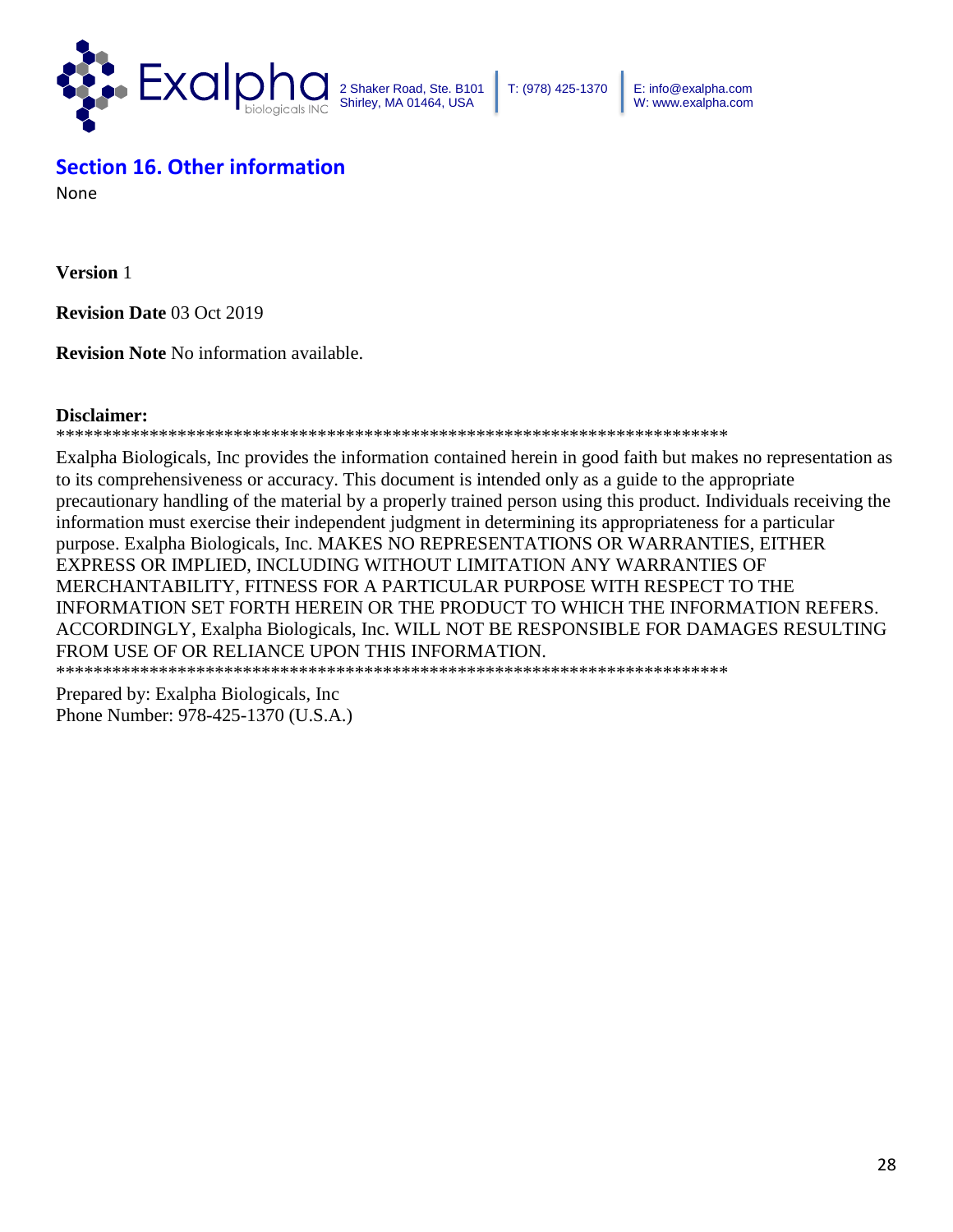

T: (978) 425-1370 E: info@exalpha.com W: www.exalpha.com

# **Safety Data Sheet**

## **Section 1: Product and Company Identification**

**Product Name: 50x Tris/Tween Plate Wash Concentrate Part Number: J0007** Kit Catalog Number: X1623K1, X1623K2, X1623K3 Kit Product Name: BrdU Chemi Cell Proliferation Assay Kit

Recommended use: For research use only

2 Shaker Road, Unit B101 Shirley, MA 01464 (978) 425-1370 (U.S.A.)

Manufacturer: Emergency Telephone Numbers: Exalpha Biologicals, Inc Contact National Poison Information Center

## **Section 2. Hazards Identification**

**GHS-Classification**

Ozone Not applicable

**GHS Label elements, including precautionary statements**  Not dangerous **Other information**  No information available

## **Section 3. Composition/Information on Ingredients**

**3.1 Substances** 

| <b>Chemical Name</b> | CAS-No    | Weight %  | <b>Classification (Reg.</b><br>1272/2008) |
|----------------------|-----------|-----------|-------------------------------------------|
| Tris HCl             | 1185-53-1 | $0.1 - 1$ |                                           |
| Tris                 | 77-86-1   | $0.1 - 1$ |                                           |

**For the full text of the H-Statements mentioned in this Section, see Section 16** 

## **Section 4. First Aid Measure**

**Eye contact:** Immediately flush with plenty of water. After initial flushing, remove any contact lenses and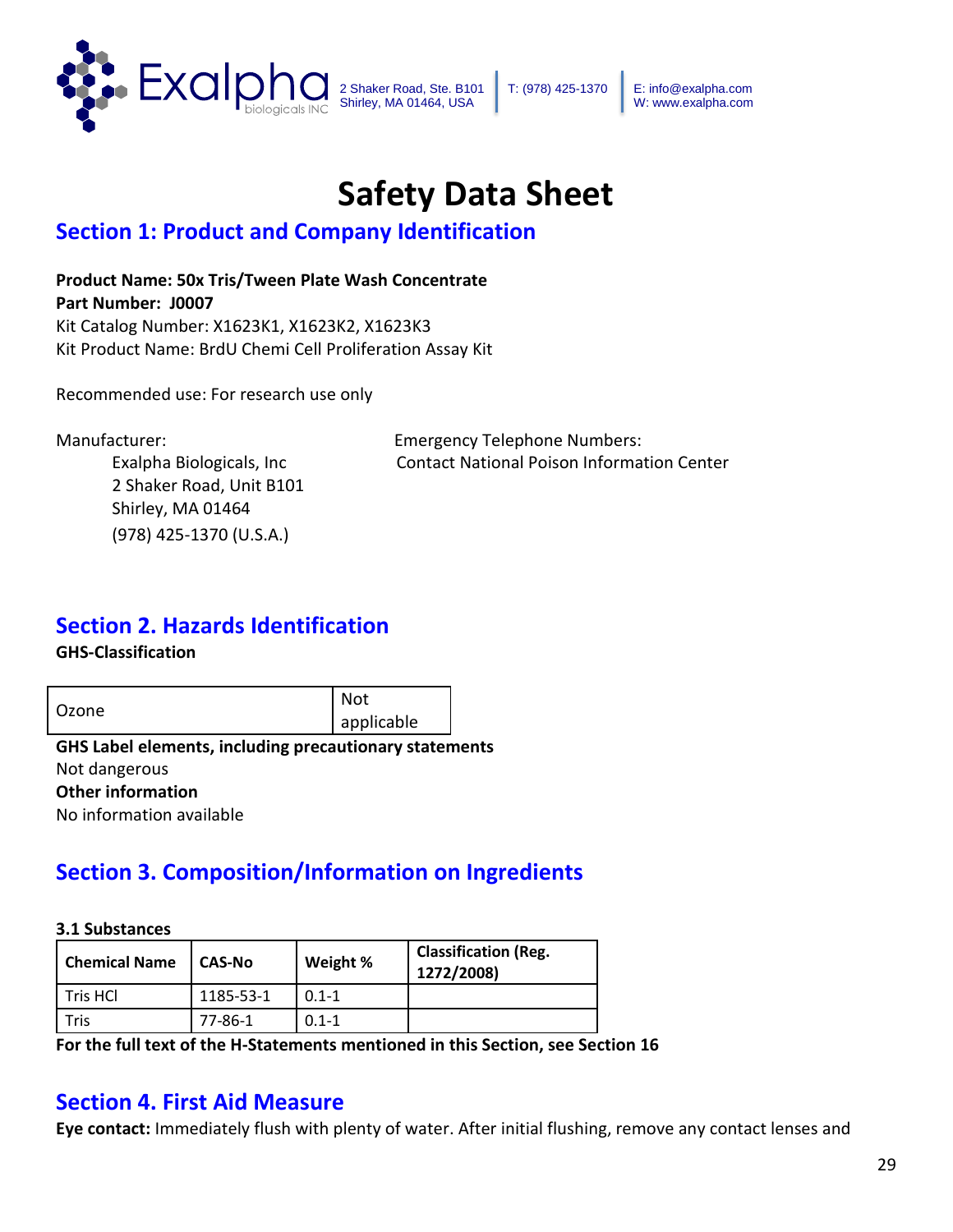

continue flushing for at least 15 minutes.

**Skin contact:** Wash off immediately with soap and plenty of water while removing all contaminated clothes and shoes.

**Inhalation:** Move to fresh air.

**Ingestion :** Clean mouth with water. Drink plenty of water.

**Notes to physician:** Treat symptomatically.

## **Section 5. Fire Fighting Measures**

**Flammable properties :** Not flammable.

**Flash point :** not determined.

**Suitable extinguishing media:** Use extinguishing measures that are appropriate to local circumstances and the surrounding environment.

**Explosion Data** 

**Sensitivity to Mechanical Impact:** None.

**Sensitivity to Static Discharge:** None.

**Protective equipment and precautions for firefighters:** As in any fire, wear self-contained breathing apparatus pressure-demand, MSHA/NIOSH (approved or equivalent) and full protective gear to prevent contact with skin and eyes.

## **Section 6. Accidental Release Measures**

**Personal precautions:** Ensure adequate ventilation. **Environmental precautions:** Try to prevent the material from entering drains or water courses. **Methods for containment:** Prevent further leakage or spillage if safe to do so. **Methods for cleaning up:** Pick up and transfer to properly labeled containers.

### **Section 7. Handling & Storage**

**Advice on safe handling:** Handle in accordance with good industrial hygiene and safety practice. **Technical measures/Storage conditions:** Keep containers tightly closed in a dry, cool and well-ventilated place.

### **Section 8. Exposure Controls and Personal Protection**

**Exposure Guidelines:** This product does not contain any hazardous materials with occupational exposure limits established by the region specific regulatory bodies.

**Engineering measures:** Showers, Eyewash stations, Ventilation systems.

**Personal protective equipment** 

**Eye/face protection:** No special protective equipment required.

**Skin and body protection:** No special protective equipment required.

**Respiratory protection:** If exposure limits are exceeded or irritation is experienced, NIOSH/MSHA approved respiratory protection should be worn. Positive-pressure supplied air respirators may be required for high airborne contaminant concentrations. Respiratory protection must be provided in accordance with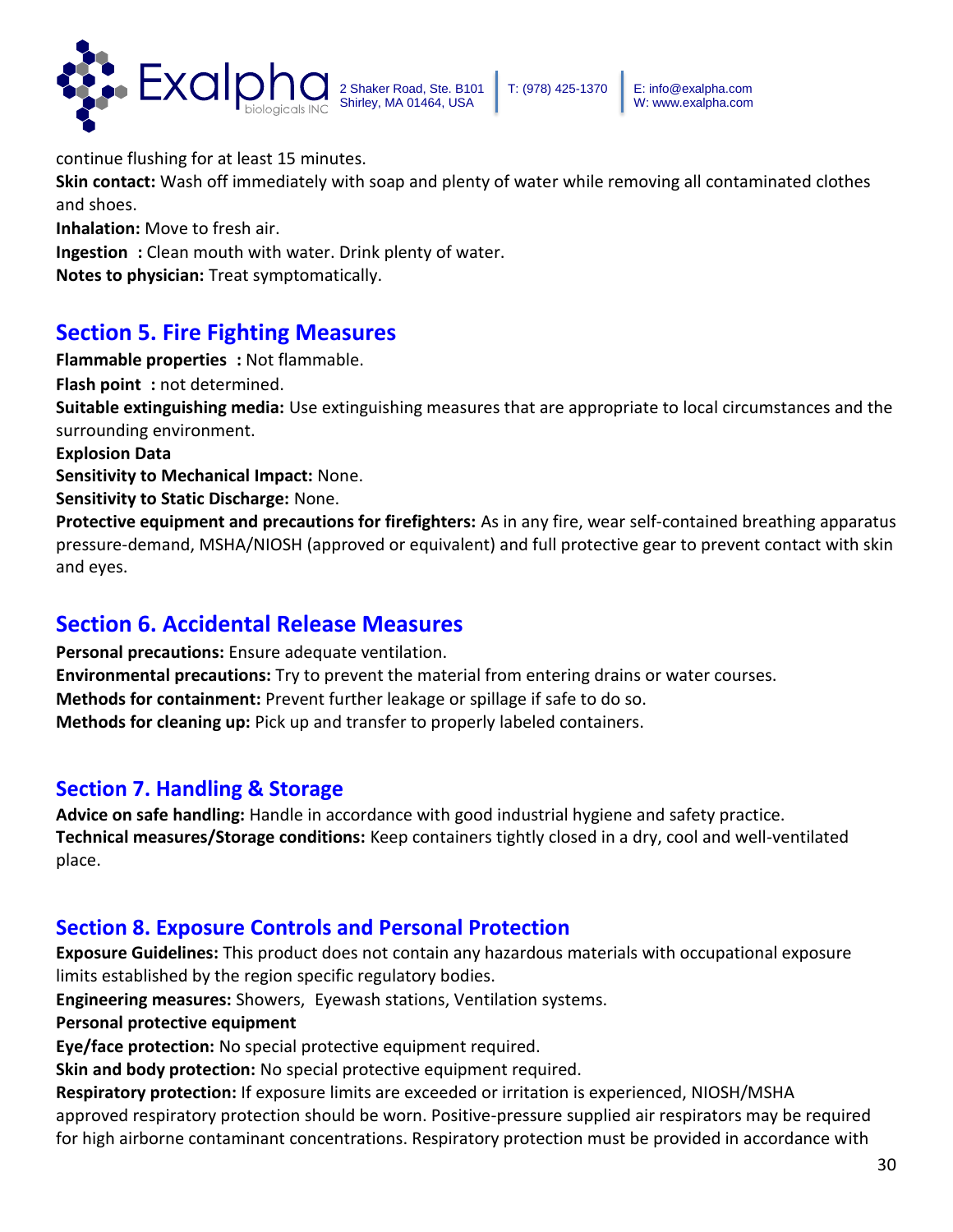

current local regulations.

**Hygiene measures:** Handle in accordance with good industrial hygiene and safety practice.

### **Section 9. Physical and Chemical Properties**

**Appearance:** No information available. **Odor Threshold** : No information available. **pH:** No information available. **Flash point**: No information available. **Decomposition temperature:** No information available. **Melting point/range:** No information available. **Explosion limits:** No information available. **Specific Gravity:** No data available. **Evaporation rate:** No information available. **Vapor density:** No data available. **Odor:** No information available. **Physical State at 20°C:** No information available. **Autoignition temperature:** No information available. **Boiling point/boiling range:** No information available. **Flammability Limits in Air:** No information available. **solubility:** No information available. **Vapor Pressure at 20°C (kPa):** No information available. **VOC Content(%):** Not applicable.

### **Section 10. Stability and reactivity**

**Stability:** Stable under recommended storage conditions. **Incompatible products :** None known based on information supplied. **Conditions to avoid:** None known based on information supplied. **Hazardous decomposition products:** None known based on information supplied. **Hazardous polymerization:** Hazardous polymerization does not occur.

## **Section 11. Toxicological Information**

**Acute toxicity Product Information:** Product does not present an acute toxicity hazard based on known or supplied information. **Chronic toxicity Target Organ Effects:** None known.

### **Section 12. Ecological Information**

**Ecotoxicity:** The environmental impact of this product has not been fully investigated.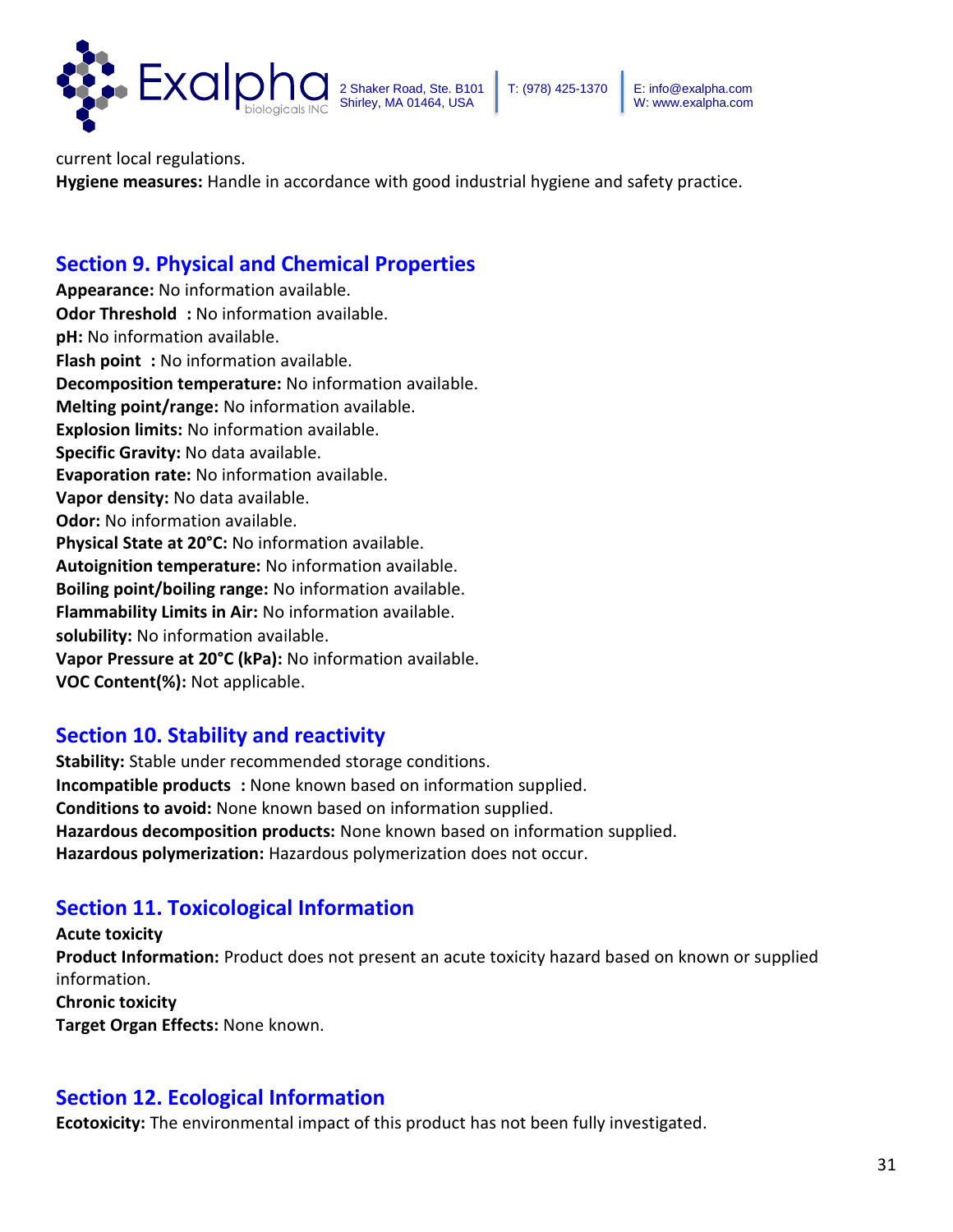

### **Section 13. Disposal Considerations**

**Waste disposal methods:** This material, as supplied, is not a hazardous waste according to Federal regulations (40 CFR 261). This material could become a hazardous waste if it is mixed with or otherwise comes in contact with a hazardous waste, if chemical additions are made to this material, or if the material is processed or otherwise altered. Consult 40 CFR 261 to determine whether the altered material is a hazardous waste. Consult the appropriate state, regional, or local regulations for additional requirements. **Contaminated packaging:** Do not re-use empty containers.

**California Hazardous Waste Codes:** 561

### **Section 14. Transport Information**

**DOT:** Not dangerous goods. **IATA:** Not dangerous goods. **ADR:** Not dangerous goods.

### **Section 15. Regulatory Information**

#### **U.S. Federal Regulations**

**SARA 313:** Section 313 of Title III of the Superfund Amendments and Reauthorization Act of 1986 (SARA). This product does not contain any chemicals which are subject to the reporting requirements of the Act and Title 40 of the Code of Federal Regulations, Part 372.

**SARA 311/312 Hazard Categories Acute Health Hazard** no **Chronic Health Hazard** no **Fire Hazard** no **Sudden Release of Pressure Hazard** no **Reactive Hazard** no

**Clean Water Act** This product does not contain any substances regulated as pollutants pursuant to the Clean Water Act (40 CFR 122.21 and 40 CFR 122.42).

**CERCLA:** This material, as supplied, does not contain any substances regulated as hazardous substances under the Comprehensive Environmental Response Compensation and Liability Act (CERCLA) (40 CFR 302) or the Superfund Amendments and Reauthorization Act (SARA) (40 CFR 355). There may be specific reporting requirements at the local, regional, or state level pertaining to releases of this material.

### **U.S. State Regulations**

#### **California Proposition 65**

This product does not contain any Proposition 65 chemicals.

**U.S. State Right-to-Know Regulations** 

### **International Regulations**

**WHMIS Note:** This product has been classified in accordance with the hazard criteria of the Controlled Products Regulations (CPR) and the MSDS contains all the information required by the CPR.